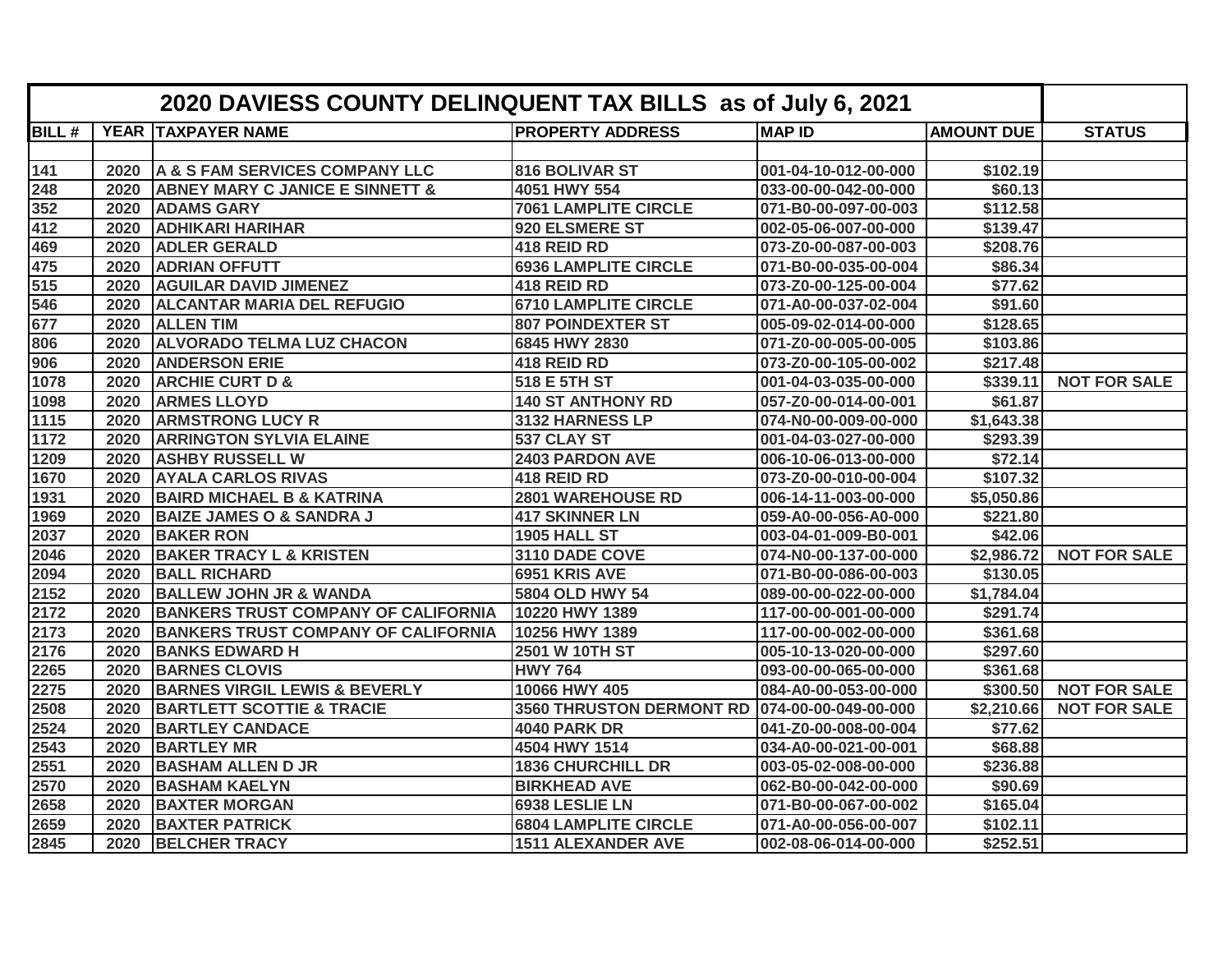| 2875  | 2020 | <b>BELL BRENT L &amp; TRICIA</b>                                        | 6930 HWY 231                | 077-00-00-039-00-000 | \$274.27   |                     |
|-------|------|-------------------------------------------------------------------------|-----------------------------|----------------------|------------|---------------------|
| 2899  | 2020 | <b>BELL LINWOOD</b>                                                     | <b>WALNUT ST</b>            | 130-A0-00-093-00-000 | \$577.63   |                     |
| 2920  | 2020 | <b>BELL TIMOTHY</b>                                                     | 2111 ARLINGTON PK DR        | 073-H0-00-111-00-000 | \$81.12    |                     |
| 3537  | 2020 | <b>BITTEL TONY</b>                                                      | 5349 MILLERS MILL RD        | 075-00-00-066-01-001 | \$95.08    |                     |
| 20207 | 2020 | <b>BLACKBURN CHRISTOPHER</b>                                            | <b>ADDITIONAL BILL</b>      | 033-00-00-011-00-003 | \$112.58   |                     |
| 3696  | 2020 | <b>BLAN DAVID W &amp; LENIAH R</b>                                      | 9206 JACK HINTON RD         | 128-00-00-021-02-000 | \$1,126.65 |                     |
| 3702  | 2020 | <b>BLANCO RICARDO</b>                                                   | <b>6939 LEAH LN</b>         | 071-B0-00-175-00-004 | \$130.05   |                     |
| 3709  | 2020 | <b>BLANDFORD AMY</b>                                                    | <b>6855 LAMPLITE CIRCLE</b> | 071-A0-00-031-00-001 | \$91.60    |                     |
| 3949  | 2020 | <b>BOARMAN DARYL &amp; TONYA</b>                                        | 1506 WING AVE               | 002-10-03-050-00-000 | \$1,026.07 | <b>NOT FOR SALE</b> |
| 3986  | 2020 | <b>BOARMAN JOSEPH WESLEY</b>                                            | <b>4737 HONEYSUCKLE LN</b>  | 074-00-00-044-00-000 | \$361.68   |                     |
| 3987  | 2020 | <b>BOARMAN JOSHUA A</b>                                                 | 6968 KRIS AVE               | 071-B0-00-104-00-002 | \$112.58   |                     |
| 4055  | 2020 | <b>BOEHMAN ERIC J</b>                                                   | 10180 CAMPGROUND RD         | 108-00-00-097-00-000 | \$661.56   |                     |
| 4114  | 2020 | <b>BOLIN NATHAN R &amp; BRANDI M FRAZIER</b>                            | 2166 PIN OAK DR             | 073-D0-00-059-00-000 | \$2,820.85 |                     |
| 4125  | 2020 | <b>BOLING IRVIN &amp; DEBBIE</b>                                        | 1210 WERNER AVE             | 005-08-02-003-00-000 | \$358.95   |                     |
| 4139  | 2020 | <b>BOLING NAOMI</b>                                                     | <b>HWY 60 W</b>             | 011-00-00-099-00-000 | \$29.48    |                     |
| 4444  | 2020 | <b>BOWLDS ALLYSON E</b>                                                 | <b>2227 TAMARACK RD</b>     | 004-20-19-050-00-000 | \$1,517.35 | <b>NOT FOR SALE</b> |
| 4507  | 2020 | <b>BOWMAN CHRISTI A</b>                                                 | 3006 FLAMINGO AVE           | 005-13-03-003-00-000 | \$387.21   |                     |
| 4801  | 2020 | <b>BRATCHER PATSY &amp; LARRY</b>                                       | 95 GILMOUR CT               | 006-08-02-022-A0-000 | \$93.77    |                     |
| 4828  | 2020 | <b>BRAY CHRISTOPHER &amp; LISA D</b>                                    | <b>237 EDWARDS ST</b>       | 006-11-02-002-00-000 | \$100.38   |                     |
| 4861  | 2020 | <b>BREKK PROPERTIES LLC</b>                                             | 3615 W 2ND ST               | 006-15-12-001-00-000 | \$3,858.46 | <b>NOT FOR SALE</b> |
| 4862  | 2020 | <b>BREKK PROPERTIES LLC</b>                                             | 3709 W 2ND ST               | 006-15-12-002-00-000 | \$2,721.99 | <b>NOT FOR SALE</b> |
| 4863  | 2020 | <b>BREKK PROPERTIES LLC</b>                                             | 3721 W 2ND ST               | 006-15-12-003-00-000 | \$1,830.31 | <b>NOT FOR SALE</b> |
| 4864  | 2020 | <b>BREKK PROPERTIES LLC</b>                                             | 3727 W 2ND ST               | 006-15-12-004-00-000 | \$2,424.78 | <b>NOT FOR SALE</b> |
| 4969  | 2020 | <b>BRISTOW MIKE</b>                                                     | 418 REID RD                 | 073-Z0-00-131-00-002 | \$60.13    |                     |
| 5061  | 2020 | <b>BROWN ANNIE G</b>                                                    | 2715 W 6TH ST               | 006-12-03-012-00-000 | \$377.58   | <b>NOT FOR SALE</b> |
| 5315  | 2020 | <b>BROWN WILLIAM C</b>                                                  | 1420 WAVERLY PL             | 004-01-06-004-00-000 | \$1,106.94 |                     |
| 5454  | 2020 | <b>BRYANT MICHAEL &amp; TIM LONG</b>                                    | <b>727 STONE ST</b>         | 001-08-06-018-00-000 | \$344.51   |                     |
| 5545  | 2020 | <b>BUCKNER RAFE</b>                                                     | 814 W 7TH ST                | 005-04-08-012-00-000 | \$48.09    |                     |
| 5546  | 2020 | <b>BUCKNER RAFE A</b>                                                   | <b>728 SYCAMORE ST</b>      | 005-04-10-006-A0-000 | \$228.47   |                     |
| 5659  | 2020 | <b>BURCHAM KEVIN &amp; KAREN ENGLISH</b>                                | 906 E 19TH ST               | 003-03-07-009-00-000 | \$375.62   |                     |
| 5688  | 2020 | <b>BURDEN NORMA JEAN</b>                                                | 1107 HALL ST                | 002-05-09-014-00-000 | \$72.14    |                     |
| 5706  | 2020 | <b>BURDEN WILLIAM G &amp; MELINDA REECE</b>                             | 7810 HWY 81                 | 042-A0-00-017-00-000 | \$252.44   |                     |
| 5881  | 2020 | <b>BURTON TIFFANY JAN</b>                                               | <b>2927 CHOCTAW DR</b>      | 004-12-21-015-00-000 | \$880.26   |                     |
| 6106  | 2020 | C H C 2735 CALUMET TRACE OWENSBORO KY 2735 CALUMET TRACE                |                             | 002-15-01-023-A0-000 | \$9,971.85 |                     |
| 6598  | 2020 | <b>CAMPBELL SCOTT &amp; AMANDA KIRSCH</b>                               | 1537 E 20TH ST              | 003-04-05-003-00-000 | \$118.42   |                     |
| 6624  | 2020 | <b>CANARY JARED PATRICK &amp;</b>                                       | <b>HWY 431</b>              | 059-00-00-030-02-000 | \$146.72   |                     |
| 6626  | 2020 | <b>CANARY JARED PATRICK &amp;</b>                                       | 11920 HWY 431               | 059-00-00-030-03-000 | \$737.57   |                     |
| 6627  | 2020 | <b>CANARY JARED PATRICK &amp; TRICIA MICHELLE 141 LOCUST GROVE RD W</b> |                             | 059-00-00-027-00-000 | \$1,668.65 |                     |
| 6672  | 2020 | <b>CAPPS DURBIN CRYSTAL</b>                                             | 520 FOUST AVE               | 005-05-01-004-00-000 | \$141.26   |                     |
| 6675  | 2020 | <b>CAPPS JOHNNY SR</b>                                                  | <b>516 FOUST AVE</b>        | 005-05-01-003-00-000 | \$226.07   |                     |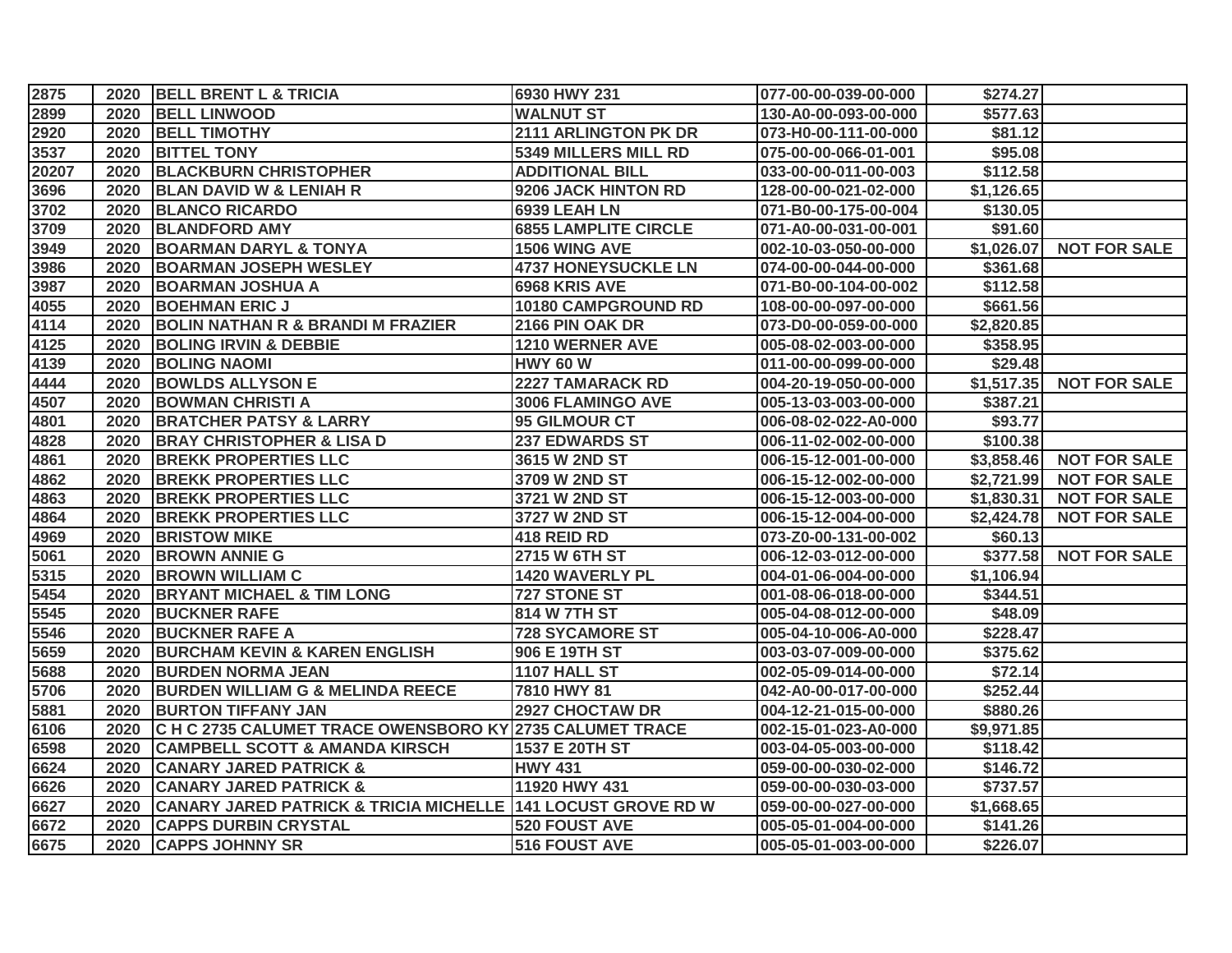| 6712 |      | 2020 CARDEN SHARON GAYLE                | <b>2012 W 7TH ST</b>                            | 005-11-17-009-00-000 | \$116.63   |                     |
|------|------|-----------------------------------------|-------------------------------------------------|----------------------|------------|---------------------|
| 6913 | 2020 | <b>CARRICO MV</b>                       | <b>GEORGE ST</b>                                | 005-09-02-005-00-000 | \$60.11    |                     |
| 6957 | 2020 | <b>CARSTON MANAGEMENT INC</b>           | 1621 W 9TH ST                                   | 005-09-03-021-00-000 | \$129.25   |                     |
| 6971 | 2020 | <b>CARTER CAMERON &amp; JOE CARTER</b>  | <b>3617 WINCHESTER DR</b>                       | 004-20-18-012-00-000 | \$1,714.93 |                     |
| 7057 | 2020 | <b>CASE DRILLING CO</b>                 | 10850 MCCAMISH RD                               | 128-00-00-043-00-000 | \$126.25   |                     |
| 7072 | 2020 | <b>CASE STEVEN A &amp; LISA R</b>       | 10725 MCCAMISH RD                               | 128-00-00-049-00-000 | \$5,125.43 |                     |
| 7073 | 2020 | <b>CASE STEVEN A &amp; LISA R</b>       | <b>10725 MCCAMISH RD</b>                        | 128-00-00-049-00-001 | \$549.68   |                     |
| 7210 | 2020 | <b>CASTRO EVANGELINA</b>                | 819 CEDAR ST                                    | 005-01-07-016-00-000 | \$180.36   |                     |
| 7211 | 2020 | <b>CASTROS MARIA</b>                    | 418 REID RD                                     | 073-Z0-00-110-00-004 | \$222.75   |                     |
| 7263 | 2020 | <b>CAVENDER SCOTT A LIFE ESTATE</b>     | <b>721 CAROL STREAM</b>                         | 006-14-04-006-00-000 | \$1,508.61 |                     |
| 7481 | 2020 | <b>CERVANTES SAUL</b>                   | <b>6860 LAMPLITE CIRCLE</b>                     | 071-A0-00-070-00-008 | \$74.13    |                     |
| 7495 | 2020 | <b>CHAFFIN ROGER</b>                    | 2522 W 7TH ST                                   | 005-11-13-005-00-000 | \$84.15    |                     |
| 7496 | 2020 | <b>CHAFFIN ROGER A SR</b>               | 2523 W 7TH ST                                   | 005-11-12-006-00-000 | \$45.05    |                     |
| 7620 | 2020 | <b>CHAPPELL MARCUS &amp; AMANDA</b>     | <b>1700 LEITCHFIELD RD</b>                      | 002-08-03-001-00-000 | \$274.16   |                     |
| 7664 | 2020 | <b>CHENAULT JOYCE</b>                   | 9891 HULSEY LP                                  | 001-00-00-015-00-000 | \$99.42    |                     |
| 7791 | 2020 | <b>CHURCH JUDY A</b>                    | <b>625 MAPLE HEIGHTS</b>                        | 062-A0-00-054-00-000 | \$234.97   | <b>NOT FOR SALE</b> |
| 8115 | 2020 | <b>CLARK RAY M</b>                      | 1511 CENTER ST                                  | 002-06-06-009-00-000 | \$219.45   |                     |
| 8127 | 2020 | <b>CLARK ROBERT M &amp; LINDA A</b>     | <b>2927 YOSEMITE DR</b>                         | 006-14-05-022-00-000 | \$791.76   | <b>NOT FOR SALE</b> |
| 8220 | 2020 | <b>CLAY GEORGE S</b>                    | <b>CURDSVILLE DELAWARE RD</b>                   | 002-00-00-012-00-000 | \$29.48    |                     |
| 8317 | 2020 | <b>CLINE CINDY R &amp; RAYMOND E</b>    | <b>1803 HUGHES AVE</b>                          | 001-09-10-010-00-000 | \$162.33   |                     |
| 8336 | 2020 | <b>CLOUSE DAVID</b>                     | <b>2409 CRAVENS AVE</b>                         | 005-11-02-002-B0-000 | \$81.15    |                     |
| 8338 | 2020 | <b>CLOUSE DAVID L</b>                   | <b>1027 WESTERN CT</b>                          | 005-10-15-004-A0-000 | \$63.12    |                     |
| 8339 | 2020 | <b>CLOUSE DAVID L</b>                   | 1028 WESTERN CT                                 | 005-10-15-005-00-000 | \$102.19   |                     |
| 8340 | 2020 | <b>CLOUSE DAVID L &amp; VIRGINIA</b>    | <b>CLEVELAND RD</b>                             | 024-00-00-007-01-000 | \$216.07   |                     |
| 8370 | 2020 | <b>CLOUSE ROY GENE</b>                  | <b>2427 CRAVENS AVE</b>                         | 005-11-02-003-00-000 | \$270.56   |                     |
| 8467 | 2020 | <b>COLBURN ANGELICA</b>                 | 907 W 13TH ST                                   | 005-03-10-010-00-000 | \$268.14   |                     |
| 8468 | 2020 | <b>COLBURN ANGELICA</b>                 | 9365 STANLEY BIRK CITY RD                       | 012-A0-00-002-00-000 | \$409.81   |                     |
| 8523 | 2020 | <b>COLEMAN MARSHALL Q &amp; FAITH A</b> | <b>3888 SPRINGTREE DR</b>                       | 006-16-01-080-00-000 | \$1,064.53 |                     |
| 8631 | 2020 | <b>COMMONWEALTH VENTURES INC</b>        | 616 TIME DR                                     | 003-12-27-015-00-000 | \$2,721.99 |                     |
| 8697 | 2020 | <b>CONKRIGHT COREY &amp; HOLLY</b>      | 9318 HWY 56                                     | 015-00-00-041-01-000 | \$536.52   |                     |
| 8866 | 2020 | <b>COOK SHERRI</b>                      | <b>820 DANBERRY ST</b>                          | 006-13-13-012-00-000 | \$1,795.35 |                     |
| 9106 | 2020 | <b>COOPER RAY</b>                       | 12171 FLORAL RD                                 | 134-00-00-016-00-002 | \$81.12    |                     |
| 9112 | 2020 | <b>COOPER WILLIAM J</b>                 | <b>2200 MCCONNELL AVE</b>                       | 003-06-05-001-A0-000 | \$96.19    |                     |
| 9512 | 2020 | <b>CRABTREE LEWIS W</b>                 | 814 GEORGE ST                                   | 005-09-02-004-00-000 | \$234.48   |                     |
| 9707 | 2020 | <b>CRIDER KENNETH Z</b>                 | 1166 WAYSIDE DR W                               | 005-14-02-026-00-000 | \$1,253.35 |                     |
| 9753 | 2020 | <b>CRITE CLARA LOUISE</b>               | 1019 JACKSON ST                                 | 002-05-08-033-00-000 | \$60.11    |                     |
| 9759 | 2020 | <b>CROFT KEN B</b>                      | 2523 BROWNS VALLEY RED HIL 079-00-00-001-00-000 |                      | \$2,126.93 |                     |
| 9780 | 2020 | <b>CROSS KEITH</b>                      | 6756 LESLIE LN                                  | 071-A0-00-126-00-004 | \$103.86   |                     |
| 9792 | 2020 | <b>CROWDER MARK H III</b>               | 1026 PLEASURE PT E                              | 097-A0-00-053-A0-000 | \$78.44    |                     |
| 9832 | 2020 | <b>CROWE KENNETH &amp; SHEILA</b>       | <b>524 ELM ST</b>                               | 005-04-05-005-00-000 | \$42.06    |                     |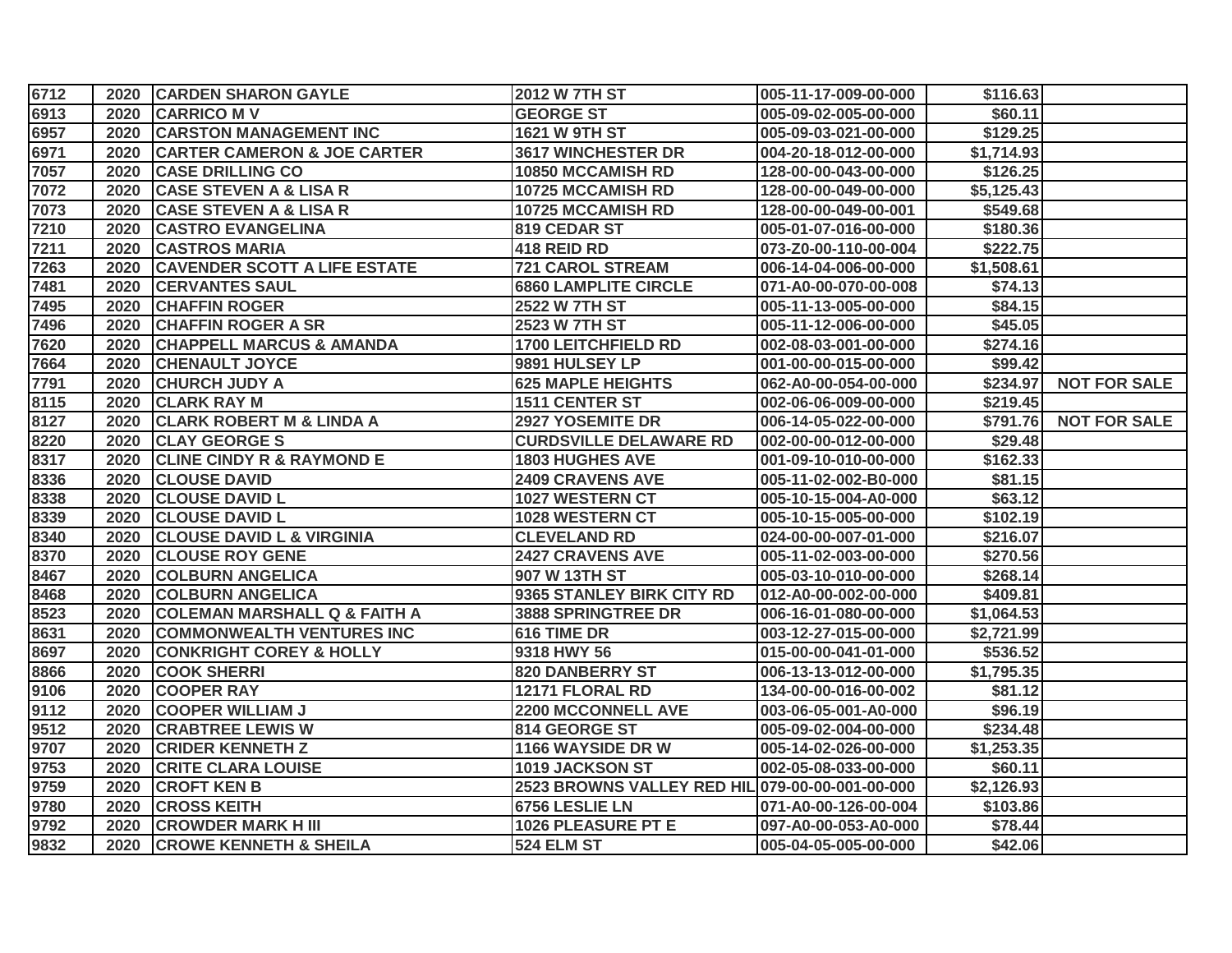| 9833  |      | 2020 CROWE KENNETH E & NIRAMONWAN           | <b>522 ELM ST</b>               | 005-04-05-004-00-000 | \$136.47   |                     |
|-------|------|---------------------------------------------|---------------------------------|----------------------|------------|---------------------|
| 9886  | 2020 | <b>CROWLEY LISA</b>                         | 5032 GRAHAM LN                  | 073-00-00-017-05-001 | \$60.13    |                     |
| 9939  | 2020 | <b>CRUZ RAYMOND</b>                         | 6983 LEAH LN                    | 071-B0-00-186-00-003 | \$322.39   |                     |
| 10038 | 2020 | <b>CUSTER PERCY L &amp; ANNA</b>            | <b>418 TAMPA DR</b>             | 003-14-05-005-00-000 | \$1,109.97 |                     |
| 10623 | 2020 | DAWSON VIOLET N & JOHNNY DAWSON JR          | <b>7431 GRIFFITH STATION RD</b> | 019-A0-00-014-00-000 | \$143.10   |                     |
| 10878 | 2020 | <b>DEJARNETTE VIVIAN</b>                    | <b>1502 TRIPLETT ST</b>         | 002-03-03-003-00-000 | \$615.11   |                     |
| 11255 | 2020 | <b>DOCKEMEYER CHAD O &amp; ANGELA K</b>     | 222 HUBERT CT                   | 062-A0-00-003-00-000 | \$1,616.54 | <b>NOT FOR SALE</b> |
| 11268 | 2020 | <b>DOCKERY KENDALL M</b>                    | 502 FLEETWOOD DR                | 006-12-13-004-00-000 | \$180.36   |                     |
| 11389 | 2020 | <b>DOUGHTY SUMMER</b>                       | 2935 GREENHILL DR               | 003-21-03-038-00-000 | \$679.41   |                     |
| 11449 | 2020 | DOWNTOWN FIRST HOLDING LLC                  | <b>70 WOODFORD AVE</b>          | 006-05-07-003-00-000 | \$252.51   |                     |
| 11616 | 2020 | <b>DUKE TIFFANY LEE</b>                     | 1313 HAYNES AVE                 | 002-09-05-009-00-000 | \$42.06    |                     |
| 11757 | 2020 | <b>DURBIN EW</b>                            | 9330 HWY 81                     | 034-00-00-015-12-000 | \$505.95   | <b>NOT FOR SALE</b> |
| 11775 | 2020 | <b>DURBIN SHERRY M</b>                      | 113 RIVER RD                    | 006-08-05-011-00-000 | \$162.33   |                     |
| 12382 | 2020 | <b>ELLIOTT JENNIFER</b>                     | 1913 E 10TH ST                  | 001-09-14-007-00-000 | \$903.67   |                     |
| 12452 | 2020 | <b>ELMER STACY MCINTIRE</b>                 | 1915 E 17TH ST                  | 002-08-05-002-00-000 | \$42.65    |                     |
| 12517 | 2020 | <b>EMBRY JONATHAN &amp; LONI</b>            | 8965 TODD BRIDGE RD             | 043-00-00-042-09-000 | \$396.66   |                     |
| 12551 | 2020 | <b>EMBRY VICTORIA L</b>                     | 4653 BOXWOOD DR                 | 073-M0-00-004-00-000 | \$3,598.89 |                     |
| 12607 | 2020 | <b>ENGLE NELSON</b>                         | 1105 OGLESBY ST                 | 002-05-07-014-C0-000 | \$105.79   |                     |
| 12608 | 2020 | <b>ENGLE NELSON</b>                         | 1107 OGLESBY ST                 | 002-05-07-014-B0-000 | \$105.79   |                     |
| 12609 | 2020 | <b>ENGLE NELSON E</b>                       | 815 STONE ST                    | 001-08-06-013-00-000 | \$266.96   |                     |
| 12610 | 2020 | <b>ENGLE NELSON E</b>                       | 2417 W 9TH ST                   | 005-10-01-003-00-000 | \$244.68   |                     |
| 12611 | 2020 | <b>ENGLE NELSON E</b>                       | 706 OMEGA ST                    | 005-11-13-001-00-000 | \$176.76   |                     |
| 12612 | 2020 | <b>ENGLE NELSON E</b>                       | 2500 W 7TH ST                   | 005-11-13-001-A0-000 | \$171.35   |                     |
| 12613 | 2020 | <b>ENGLE NELSON E</b>                       | 2301 W 8TH ST                   | 005-11-15-002-00-000 | \$88.95    |                     |
| 12659 | 2020 | <b>EPLEY JORDAN</b>                         | 418 REID RD                     | 073-Z0-00-086-00-006 | \$72.35    |                     |
| 12717 | 2020 | <b>ESPINOBARRIOS SEBASTIAN</b>              | 6759 LESLIE LN                  | 071-A0-00-100-00-002 | \$182.53   |                     |
| 12794 | 2020 | <b>ETIENNE CHRISTAL</b>                     | <b>429 W 9TH ST</b>             | 005-01-06-012-00-000 | \$474.97   |                     |
| 13005 | 2020 | <b>EXLINE BETH S &amp; MICHAEL GOULD</b>    | 732 LOCUST ST                   | 005-01-07-005-00-000 | \$72.14    |                     |
| 13006 | 2020 | <b>EXLINE BETH S &amp; MICHAEL GOULD</b>    | 800 LOCUST ST                   | 005-01-07-006-00-000 | \$72.14    |                     |
| 13021 | 2020 | <b>EYLICIO CHUEY &amp; KAREN</b>            | 418 REID RD                     | 073-Z0-00-109-00-003 | \$409.81   |                     |
| 13022 | 2020 | <b>EYLICIO JESSICA</b>                      | 418 REID RD                     | 073-Z0-00-079-00-005 | \$103.86   |                     |
| 13102 | 2020 | <b>FALIN JOHN KEVIN</b>                     | 418 REID RD                     | 073-Z0-00-035-00-002 | \$114.32   |                     |
| 13248 | 2020 | <b>FELDPAUSCH ROGER</b>                     | 6949 LESLIE LN                  | 071-B0-00-049-00-003 | \$60.13    |                     |
| 13293 | 2020 | <b>FERGUSON CARA</b>                        | 418 REID RD                     | 073-Z0-00-074-00-005 | \$68.88    |                     |
| 13402 | 2020 | <b>FINCHER TONY A JR</b>                    | 3030 HWY 81                     | 039-00-00-060-00-002 | \$103.86   |                     |
| 13574 | 2020 | <b>FITZGERALD DYLAN</b>                     | <b>1414 WASHINGTON AVE</b>      | 005-12-08-009-00-000 | \$868.71   |                     |
| 13622 | 2020 | <b>FLAHERTY PATRICK T</b>                   | 10642 HWY 662                   | 107-00-00-005-01-000 | \$553.99   |                     |
| 13782 | 2020 | <b>FORBES CHRISTOPHER</b>                   | 418 REID RD                     | 073-Z0-00-083-00-004 | \$77.62    |                     |
| 14022 | 2020 | <b>FRANCIS MITCHELL E &amp; STEPHANIE L</b> | 2123 SURREY DR W                | 004-20-14-011-00-000 | \$625.68   |                     |
| 14074 |      | 2020 FRANTZ KENNETH W                       | <b>644 CARTER RD</b>            | 006-13-06-012-00-000 | \$568.77   |                     |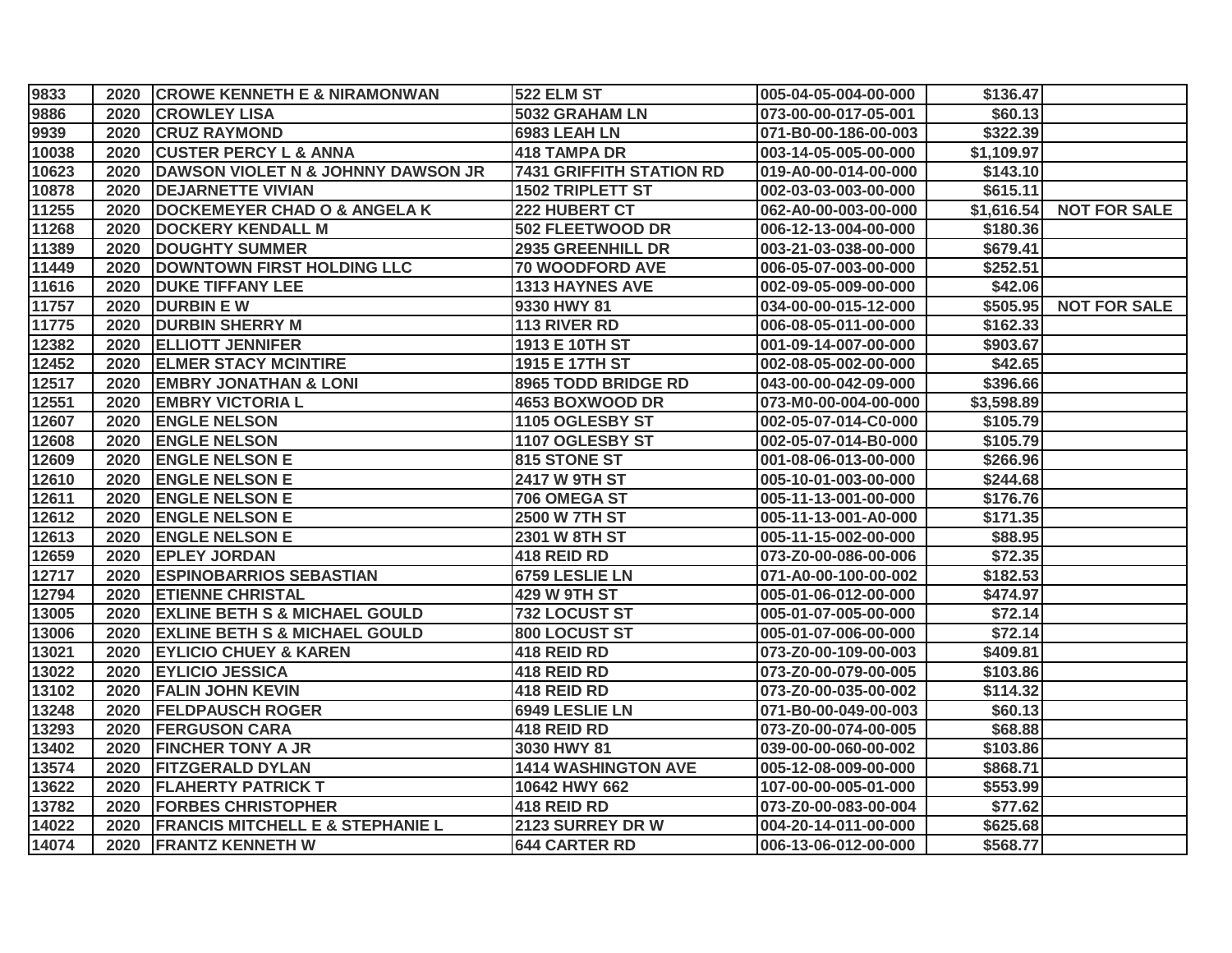| 14084 |      | 2020 FRASHURE VERNON L                        | 4046 HWY 554                                    | 033-00-00-035-00-002 | \$65.37    |                     |
|-------|------|-----------------------------------------------|-------------------------------------------------|----------------------|------------|---------------------|
| 14105 | 2020 | <b>FRECHETTE PHILIP R</b>                     | 9607 MCCAMISH RD                                | 128-00-00-065-00-000 | \$598.64   |                     |
| 14106 | 2020 | <b>FRECHETTE PHILIP R</b>                     | 9599 MCCAMISH RD                                | 128-00-00-066-00-000 | \$361.68   |                     |
| 14539 | 2020 | <b>G E B INVESTMENTS LLC</b>                  | 3118 WANDERING LN                               | 006-14-13-018-00-000 | \$1,499.86 |                     |
| 14743 | 2020 | <b>GARCIA FRANCISCO</b>                       | <b>6733 LAMPLITE CIRCLE</b>                     | 071-A0-00-007-00-006 | \$95.08    |                     |
| 14773 | 2020 | <b>GARDNER ERNEST A &amp; ANNA MARY</b>       | 8316 JOE HAYNES RD                              | 129-00-00-032-00-000 | \$1,318.96 | <b>NOT FOR SALE</b> |
| 14806 | 2020 | <b>GARRETT KEVIN &amp; KARRON</b>             | 2049 YELVINGTON KNOTTSVILL 108-00-00-071-00-000 |                      | \$418.56   |                     |
| 15046 | 2020 | <b>GIBSON WILLIAM K &amp; KENDALL L MOORE</b> | 418 REID RD                                     | 073-Z0-00-081-00-002 | \$130.05   |                     |
| 15195 | 2020 | <b>GIPE ROBERT F</b>                          | 1855 ASPENWOOD CT                               | 004-13-01-026-C0-000 | \$42.06    |                     |
| 15221 | 2020 | <b>GIRTEN TERRI L</b>                         | <b>2417 W 2ND ST</b>                            | 006-10-06-028-00-000 | \$215.30   |                     |
| 15281 | 2020 | <b>GLASSCOCK JAMES L &amp; LINDA LATTIN</b>   | 10909 RED HILL MAXWELL RD                       | 079-00-00-042-00-000 | \$405.41   | <b>NOT FOR SALE</b> |
| 15282 | 2020 | <b>GLASSCOCK JAMES L &amp; LINDA LATTIN</b>   | 10863 RED HILL MAXWELL RD                       | 079-00-00-043-00-000 | \$663.32   |                     |
| 15414 | 2020 | <b>GOATEE ROBERT A &amp; DIANA H</b>          | <b>1681 GLENDALE AVE</b>                        | 002-10-05-004-00-000 | \$46.27    |                     |
| 15596 | 2020 | <b>GOMEZ EVANDE</b>                           | 4040 PARK DR                                    | 041-Z0-00-004-00-004 | \$112.58   |                     |
| 15684 | 2020 | <b>GOODMAN LOLA B</b>                         | <b>1505 ALEXANDER AVE</b>                       | 002-08-06-001-00-000 | \$72.14    |                     |
| 15685 | 2020 | <b>GOODMAN LOLA B</b>                         | <b>1507 ALEXANDER AVE</b>                       | 002-08-06-016-00-000 | \$48.09    |                     |
| 16013 | 2020 | <b>GRAY STEPHANIE</b>                         | 5657 OLD STATE RD                               | 102-00-00-001-00-002 | \$163.30   |                     |
| 16149 | 2020 | <b>GREATHOUSE DIANE M</b>                     | <b>1212 INDEPENDENCE AVE</b>                    | 005-08-01-004-00-000 | \$274.76   |                     |
| 16150 | 2020 | <b>GREATHOUSE DIANE M</b>                     | 4430 POPLAR LOG BRIDGE RD 104-00-00-028-08-000  |                      | \$642.36   |                     |
| 16151 | 2020 | <b>GREATHOUSE DIANE M</b>                     | 4410 POPLAR LOG BRIDGE RD 104-00-00-028-17-000  |                      | \$414.14   |                     |
| 16152 | 2020 | <b>GREATHOUSE DIANE M</b>                     | 4420 POPLAR LOG BRIDGE RD                       | 104-00-00-028-16-000 | \$414.14   |                     |
| 16155 | 2020 | <b>GREATHOUSE RICHARD L JR</b>                | <b>2018 KEENLAND PKWY</b>                       | 073-H0-00-022-00-000 | \$261.18   |                     |
| 16177 | 2020 | <b>GREEN FRANCHESTERA</b>                     | 815 W 7TH ST                                    | 005-04-05-019-00-000 | \$42.06    |                     |
| 16239 | 2020 | <b>GREEN WILLIE JR &amp; PATSY</b>            | <b>603 POPLAR ST</b>                            | 005-04-05-028-00-000 | \$60.11    |                     |
| 16433 | 2020 | <b>GRIFFITH JUSTIN W</b>                      | <b>224 CRABTREE AVE</b>                         | 006-07-03-004-00-000 | \$224.26   |                     |
| 16547 | 2020 | <b>GULLET WILLIAM</b>                         | 6979 KRIS AVE                                   | 071-B0-00-093-00-005 | \$200.01   |                     |
| 16577 | 2020 | <b>GURRION KAREN VIRGINIA</b>                 | <b>6905 LAMPLITE CIRCLE</b>                     | 071-B0-00-002-00-004 | \$110.86   |                     |
| 16580 | 2020 | <b>GUTHRIE</b>                                | 11909 HWY 144                                   | 134-00-00-034-09-001 | \$77.62    |                     |
| 16584 | 2020 | <b>GUTIERREZ HUMBERTO</b>                     | 6922 LESLIE LN                                  | 071-B0-00-071-00-002 | \$95.08    |                     |
| 16657 | 2020 | <b>HAAS ELLEN</b>                             | 2225 W 9TH ST                                   | 005-10-03-008-00-000 | \$60.11    |                     |
| 16677 | 2020 | <b>HADDOCK NICHOLAS L JR</b>                  | 418 REID RD                                     | 073-Z0-00-073-00-003 | \$72.35    |                     |
| 16765 | 2020 | <b>HAGAN JOSEPH G &amp; SHEILA K</b>          | <b>156 HUMMINGBIRD LP E</b>                     | 006-15-08-003-00-000 | \$1,120.51 | <b>NOT FOR SALE</b> |
| 16904 | 2020 | <b>HAIMES BARRY C &amp;</b>                   | <b>10926 GORE RD</b>                            | 059-00-00-133-00-000 | \$682.98   |                     |
| 16958 | 2020 | <b>HALE JAMES M</b>                           | 925 CONWAY AVE                                  | 005-09-05-015-00-000 | \$157.52   |                     |
| 17048 | 2020 | <b>HALL JASON &amp; RACHELLE WEDDING</b>      | 418 REID RD                                     | 073-Z0-00-135-00-005 | \$112.58   |                     |
| 17126 | 2020 | <b>HALL TAMIKA</b>                            | <b>6730 LAMPLITE CIRCLE</b>                     | 071-A0-00-042-00-005 | \$95.08    |                     |
| 17179 | 2020 | <b>HAMILL ELIZABETH R &amp; MARY C</b>        | 2407 PARDON AVE                                 | 006-10-06-014-00-000 | \$365.55   |                     |
| 17234 | 2020 | <b>HAMILTON DARRELL &amp; ARTIE</b>           | 914 CONWAY AVE                                  | 005-09-06-005-00-000 | \$48.09    |                     |
| 17235 | 2020 | <b>HAMILTON DARRELL &amp; ARTIE</b>           | 916 CONWAY AVE                                  | 005-09-06-006-00-000 | \$48.09    |                     |
| 17236 |      | 2020 HAMILTON DARRELL & ARTIE                 | 920 CONWAY AVE                                  | 005-09-06-006-A0-000 | \$48.09    |                     |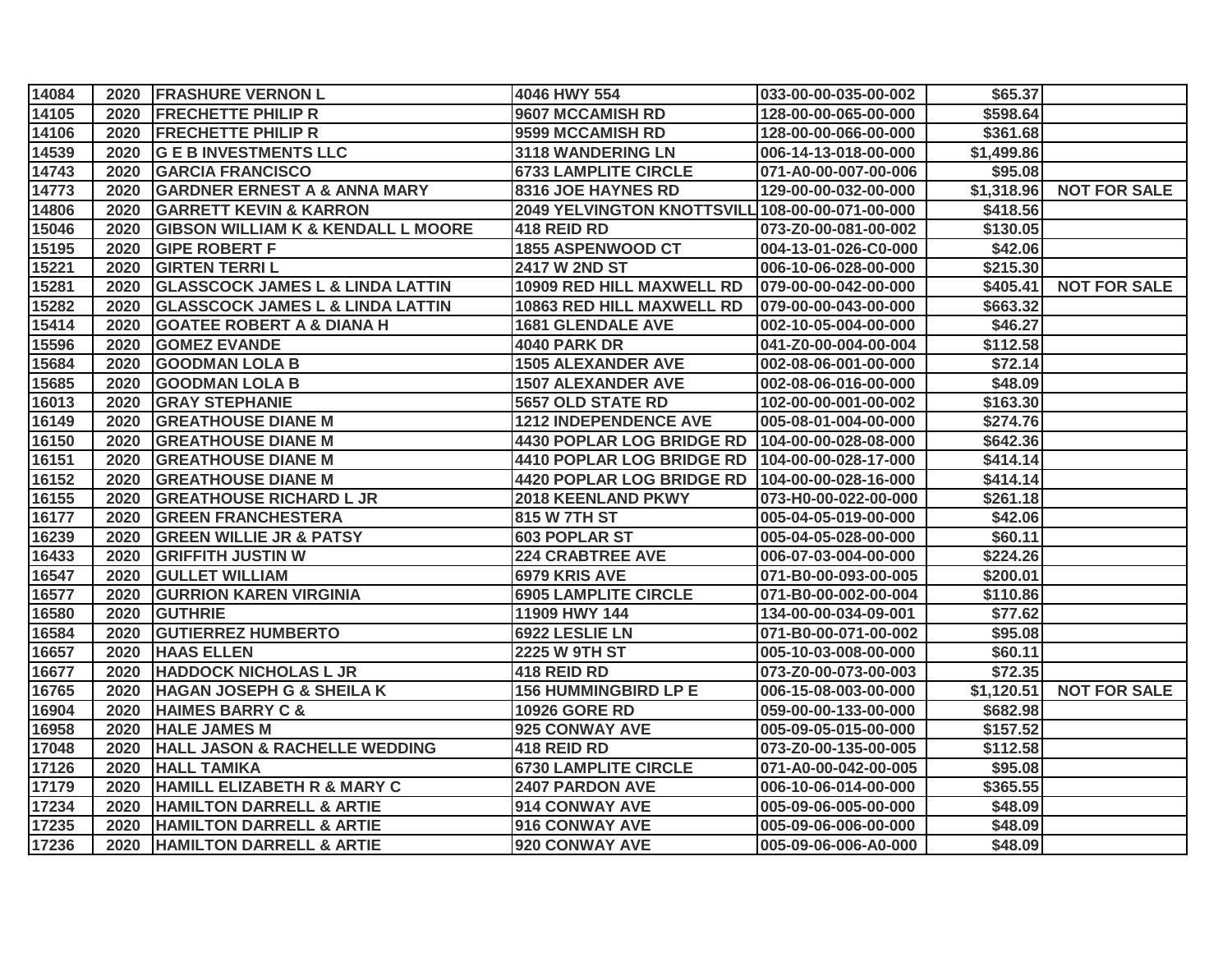| 17237 |      | 2020 HAMILTON DARRELL & ARTIE             | 922 CONWAY AVE                | 005-09-06-007-00-000 | \$200.22   |                     |
|-------|------|-------------------------------------------|-------------------------------|----------------------|------------|---------------------|
| 17314 |      | 2020 HAMILTON JOSEPH HENRY                | <b>PLEASANT RIDGE LN</b>      | 093-00-00-053-00-000 | \$274.27   |                     |
| 17327 | 2020 | <b>HAMILTON LAURA &amp;</b>               | 923 LOCUST ST                 | 005-02-03-017-00-000 | \$233.87   |                     |
| 17330 | 2020 | <b>HAMILTON LESLIE F</b>                  | <b>1424 ALEXANDER AVE</b>     | 002-09-03-006-00-000 | \$216.44   |                     |
| 17440 | 2020 | <b>HANCOCK AARON</b>                      | <b>6944 LAMPLITE CIRCLE</b>   | 071-B0-00-033-00-001 | \$234.97   |                     |
| 17623 | 2020 | <b>HARDIN TIMOTHY W &amp; EVON M</b>      | 313 LITTELL ST                | 006-06-07-010-00-000 | \$126.83   |                     |
| 17630 | 2020 | <b>HARDISON ELIZABETH E</b>               | <b>1708 W 4TH ST</b>          | 006-06-08-016-00-000 | \$262.13   |                     |
| 17644 | 2020 | <b>HARDY JACOB</b>                        | <b>6836 LAMPLITE CIRCLE</b>   | 071-A0-00-064-00-005 | \$95.08    |                     |
| 17879 | 2020 | <b>HARRIS SAMUEL E</b>                    | <b>630 WING AVE</b>           | 001-08-04-014-00-000 | \$42.06    |                     |
| 17886 | 2020 | <b>HARRISON BILLY D &amp;</b>             | 1709 E 20TH ST                | 003-04-07-009-00-000 | \$212.85   |                     |
| 17945 | 2020 | <b>HART RYAN</b>                          | <b>1301 MORELAND AVE</b>      | 005-03-16-010-00-000 | \$452.16   |                     |
| 18006 | 2020 | <b>HATCHER BETHANY</b>                    | 709 E 21ST ST                 | 003-03-10-005-00-000 | \$466.57   |                     |
| 18168 | 2020 | <b>HAWN JAMES D</b>                       | 3020 DAVIESS ST               | 003-09-06-030-00-000 | \$66.12    |                     |
| 18169 | 2020 | <b>HAWS GLEN LEE JR</b>                   | <b>1661 GLENDALE AVE</b>      | 002-10-05-009-00-000 | \$192.40   |                     |
| 18315 | 2020 | <b>HAYDEN JAMES</b>                       | <b>6001 FIRST</b>             | 005-A0-00-001-00-001 | \$269.92   |                     |
| 18501 | 2020 | <b>HAYDEN TIMOTHY M II</b>                | <b>2019 KEENLAND PKWY</b>     | 073-H0-00-023-00-000 | \$290.92   |                     |
| 18633 | 2020 | <b>HAYS MICHELLE L</b>                    | 2216 BERKSHIRE DR             | 004-20-19-019-00-000 | \$2,372.34 |                     |
| 18640 | 2020 | <b>HAYSE ANDREAS</b>                      | 2504 WINDSOR AVE              | 004-11-06-002-00-000 | \$781.66   |                     |
| 18667 | 2020 | <b>HEAD BRIAN F</b>                       | 4170 HWY 554                  | 033-00-00-032-00-000 | \$1,014.75 |                     |
| 18668 | 2020 | <b>HEAD BRIAN F</b>                       | <b>HWY 554</b>                | 033-00-00-033-00-000 | \$186.85   |                     |
| 18714 | 2020 | <b>HEAD PATSY G</b>                       | 3507 BAYBROOK ST              | 006-13-10-005-00-000 | \$940.36   |                     |
| 18717 | 2020 | <b>HEAD RHONDA</b>                        | <b>6875 LAMPLITE CIRCLE</b>   | 071-A0-00-036-00-002 | \$147.53   |                     |
| 18737 | 2020 | <b>HEADY LARRY &amp; SHARON</b>           | 8801 KINGFISHER LAKE RD       | 097-A0-00-036-00-000 | \$2,625.01 | <b>NOT FOR SALE</b> |
| 18797 | 2020 | <b>HEDGES RICHARD &amp; DENNAE</b>        | 2207 W 1ST ST                 | 006-10-03-002-00-000 | \$327.07   |                     |
| 18861 | 2020 | <b>HELM NATHAN S</b>                      | <b>6746 LAMPLITE CIRCLE</b>   | 071-A0-00-046-00-005 | \$95.08    |                     |
| 18912 | 2020 | <b>HENDERSON ELIZABETH RITA</b>           | <b>608 POINDEXTER ST</b>      | 005-11-07-004-00-000 | \$219.45   |                     |
| 19101 | 2020 | <b>HERLEIN TIMOTHY</b>                    | <b>4040 PARK DR</b>           | 041-Z0-00-006-00-004 | \$200.01   |                     |
| 19111 | 2020 | <b>HERN BRENDA LEE</b>                    | <b>2989 LOST LAKE COVE</b>    | 075-K0-00-151-00-000 | \$5,241.64 |                     |
| 19211 | 2020 | <b>HICKS FRANK &amp; DONNA</b>            | <b>1919 HUGHES AVE</b>        | 001-09-13-006-00-000 | \$288.00   |                     |
| 19466 | 2020 | <b>HILL KENNETH WAYNE &amp; JULIE ANN</b> | <b>2024 W 5TH ST</b>          | 005-11-05-009-00-000 | \$234.48   |                     |
| 19514 | 2020 | <b>HILLARD TIFFANY B</b>                  | 109 W 19TH ST                 | 003-01-01-004-00-000 | \$533.33   |                     |
| 19829 | 2020 | <b>HOGLE WILLIAM</b>                      | <b>4040 PARK DR</b>           | 041-Z0-00-003-00-007 | \$81.12    |                     |
| 19830 |      | 2020 HOGLE WILLIAM C JR & SHEILA G        | <b>465 HARMONS FERRY RD W</b> | 059-00-00-060-00-000 | \$441.27   |                     |
| 19960 | 2020 | <b>HOMETOWN COLONY ESTATES LLC</b>        | 5486 RED MILE LP              | 073-I0-00-086-00-000 | \$73.19    |                     |
| 19970 | 2020 | <b>HONEYCUTT MARGARET K</b>               | 109 HIGH ST                   | 084-A0-00-020-00-000 | \$304.90   |                     |
| 20339 | 2020 | <b>HOWARD DENNIS</b>                      | 418 REID RD                   | 073-Z0-00-001-00-004 | \$100.34   |                     |
| 20491 | 2020 | <b>HOWARD KIMBERLY ANN</b>                | <b>10220 MAIN ST</b>          | 130-A0-00-117-00-000 | \$584.65   |                     |
| 20559 | 2020 | <b>HOWARD RICKY</b>                       | 10921 HWY 144                 | 127-00-00-023-00-001 | \$173.80   |                     |
| 20690 | 2020 | <b>HOWERTON JOHN III</b>                  | <b>2653 WISTERIA GARDENS</b>  | 003-38-05-171-00-000 | \$1,522.61 |                     |
| 20809 |      | 2020 HUFF SAMUEL L & VANESSA S            | 9563 MCCAMISH RD              | 128-00-00-069-00-000 | \$603.86   |                     |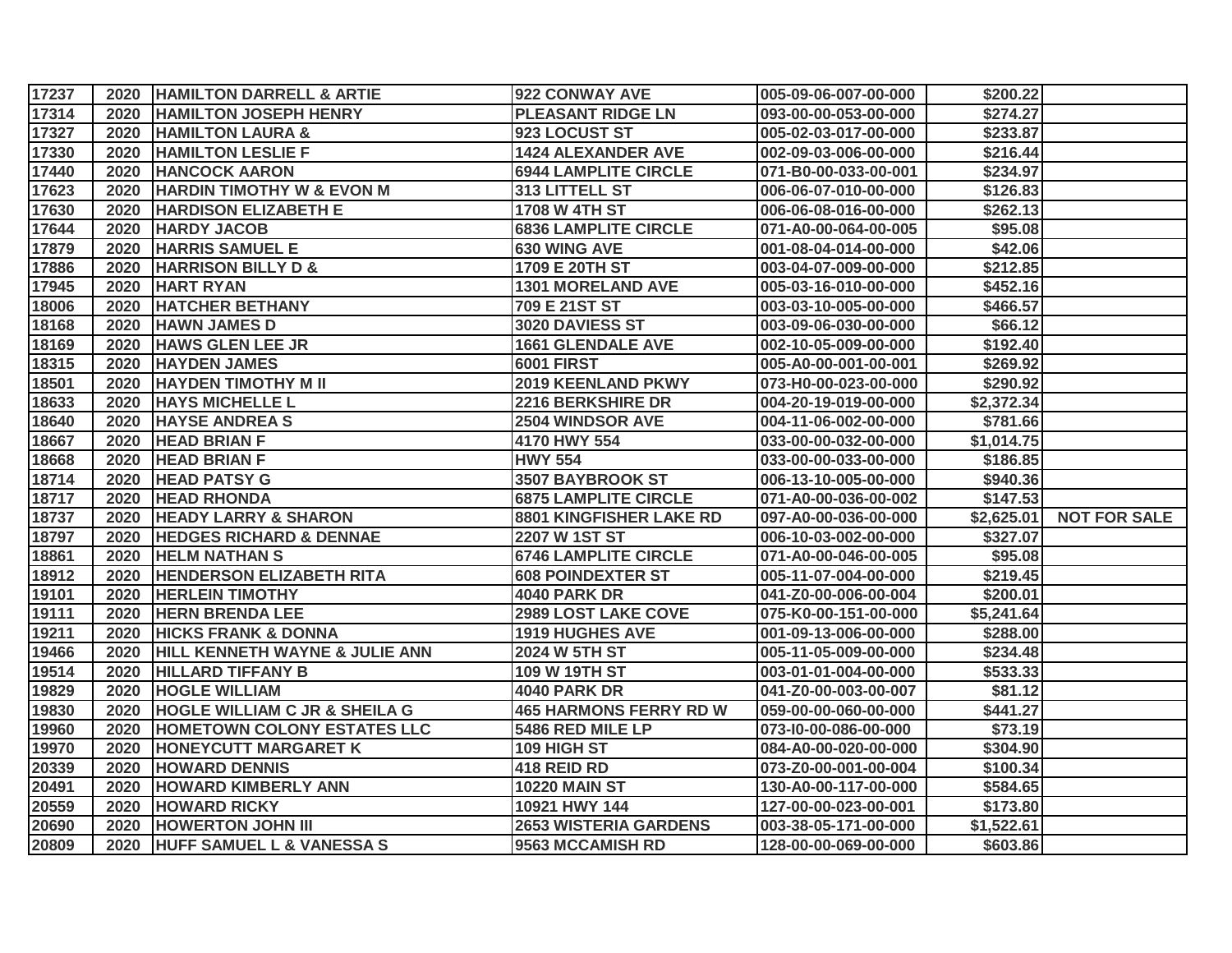| 20882 |      | 2020 HUMPHREY ELBERT & NANCY          | 1625 HALL ST                | 002-07-06-017-00-000 | \$36.04    |  |
|-------|------|---------------------------------------|-----------------------------|----------------------|------------|--|
| 20883 |      | 2020 HUMPHREY ELBERT W & NANCY        | 1629 HALL ST                | 002-07-06-016-00-000 | \$36.04    |  |
| 20992 |      | 2020 HURM CHRISTOPHER D               | 1533 E 20TH ST              | 003-04-05-005-00-000 | \$248.32   |  |
| 21038 | 2020 | <b>HUSK GILBERT &amp; DOROTHY</b>     | 1936 E 6TH ST               | 062-B0-00-121-00-000 | \$871.39   |  |
| 21039 | 2020 | <b>HUSK HUBERT &amp; PATTI</b>        | 7270 HWY 762                | 103-00-00-012-00-000 | \$864.60   |  |
| 21063 | 2020 | <b>HUSKISSON RAYMOND L</b>            | <b>7335 LAMPLITE CIRCLE</b> | 071-B0-00-163-00-003 | \$304.90   |  |
| 21081 | 2020 | <b>HUTCHINS CHARLES M</b>             | 418 REID RD                 | 073-Z0-00-144-00-004 | \$95.08    |  |
| 21307 | 2020 | <b>IJAMES MICHAEL</b>                 | 703 STONE ST                | 001-08-06-020-00-000 | \$306.62   |  |
| 21881 | 2020 | <b>JACKSON KENNETH S &amp; JILL S</b> | 2200 VEACH RD               | 003-02-07-001-00-000 | \$872.42   |  |
| 21882 | 2020 | <b>JACKSON KENNETH S &amp; JILL S</b> | <b>2302 STRATFORD DR S</b>  | 004-14-02-039-00-000 | \$2,447.52 |  |
| 21888 | 2020 | <b>JACKSON LAURA J</b>                | 5840 MILLERS MILL RD        | 076-00-00-113-00-002 | \$339.86   |  |
| 22121 | 2020 | <b>JAMES RENETTA</b>                  | 1016 JACKSON ST             | 002-05-04-015-00-000 | \$42.06    |  |
| 22125 | 2020 | <b>JAMES RUBY H</b>                   | <b>2833 MCFARLAND AVE</b>   | 005-14-02-003-00-000 | \$241.02   |  |
| 22126 | 2020 | <b>JAMES RUBY H</b>                   | <b>2839 MCFARLAND AVE</b>   | 005-14-02-002-00-000 | \$1,494.62 |  |
| 22189 | 2020 | <b>JARBOE ROBERT M</b>                | 8880 SACRA DR               | 084-A0-00-091-00-000 | \$219.21   |  |
| 22197 | 2020 | <b>JARNAGIN BILL</b>                  | <b>2625 LANCASTER AVE</b>   | 005-10-15-004-B0-000 | \$63.12    |  |
| 22232 |      | 2020 JAXON TATE INVESTMENTS LLC       | 1711 NAVAJO DR              | 004-11-07-030-00-000 | \$594.65   |  |
| 22233 | 2020 | <b>JAXON TATE INVESTMENTS LLC</b>     | <b>2946 REID RD</b>         | 088-00-00-020-00-000 | \$596.89   |  |
| 22381 | 2020 | <b>JIMENEZ MEJIA JOSE V</b>           | 6859 POND RIVER RD          | 006-00-00-023-01-000 | \$696.56   |  |
| 22490 | 2020 | <b>JOHNSON DOLORES JANE</b>           | <b>3518 FENMORE ST</b>      | 006-13-14-029-00-000 | \$627.43   |  |
| 22642 | 2020 | <b>JOHNSON LISA</b>                   | 305 LEGION BLVD W           | 003-09-17-002-00-000 | \$462.96   |  |
| 22786 | 2020 | <b>JOHNSON URIAH</b>                  | <b>6828 THOMA DR</b>        | 071-Z0-00-028-00-003 | \$138.82   |  |
| 22826 | 2020 | <b>JOHNSTON NEIL</b>                  | 1220 NASSAU AVE             | 005-03-13-004-00-000 | \$302.43   |  |
| 23093 | 2020 | <b>JONES SANDRA</b>                   | 1209 HWY 279 N              | 028-00-00-001-00-003 | \$60.13    |  |
| 23163 | 2020 | <b>JUAN IRMA</b>                      | 6962 LESLIE LN              | 071-B0-00-061-00-004 | \$73.21    |  |
| 23164 | 2020 | <b>JUAREZ ANDRES M</b>                | 418 REID RD                 | 073-Z0-00-129-00-005 | \$103.86   |  |
| 23165 | 2020 | <b>JUAREZ LARA SAMANTHA</b>           | <b>6917 LAMPLITE CIRCLE</b> | 071-B0-00-005-00-003 | \$165.04   |  |
| 23248 | 2020 | K E B REAL ESTATE HOLDINGS LLC        | 2300 FREDERICA ST           | 004-03-08-001-00-000 | \$2,946.89 |  |
| 23362 | 2020 | <b>KAMUF KYLE</b>                     | 3040 RUSSELL RD             | 080-00-00-091-01-000 | \$266.12   |  |
| 23363 | 2020 | <b>KAMUF KYLE</b>                     | 3030 RUSSELL RD             | 080-00-00-088-01-000 | \$81.93    |  |
| 23707 | 2020 | <b>KELLY WILLIAM</b>                  | 4960 POPLAR LOG BRIDGE RD   | 104-00-00-031-00-001 | \$158.03   |  |
| 23759 | 2020 | <b>KENNEDY TAMMY</b>                  | 807 GEORGE ST               | 005-09-03-044-C0-000 | \$162.33   |  |
| 23858 | 2020 | <b>KESSENGER BAIRIE A</b>             | 418 REID RD                 | 073-Z0-00-132-00-002 | \$269.92   |  |
| 23903 | 2020 | <b>KEYAKRINA LLC</b>                  | 1407 WING AVE               | 002-10-03-056-00-000 | \$798.79   |  |
| 23948 | 2020 | <b>KIMBLEY TIMOTHY</b>                | 6708 LESLIE LN              | 071-A0-00-115-00-004 | \$161.54   |  |
| 23949 | 2020 | <b>KIMBLEY TONY</b>                   | 6961 JAMIE LN               | 071-B0-00-134-00-005 | \$95.08    |  |
| 24075 | 2020 | <b>KINNEY BRAD</b>                    | 1424 WING AVE               | 002-10-03-047-00-000 | \$1,026.07 |  |
| 24078 | 2020 | KINNEY E L & ELIZABETH LIFE ESTATE    | <b>4544 SPRINGLANE DR</b>   | 074-A0-00-024-00-000 | \$1,004.26 |  |
| 24085 | 2020 | <b>KINNSER NATHAN</b>                 | <b>7021 LAMPLITE CIRCLE</b> | 071-B0-00-018-00-007 | \$95.08    |  |
| 24200 |      | 2020   KITTERMAN SANDRA               | <b>6769 LAMPLITE CIRCLE</b> | 071-A0-00-014-00-007 | \$68.88    |  |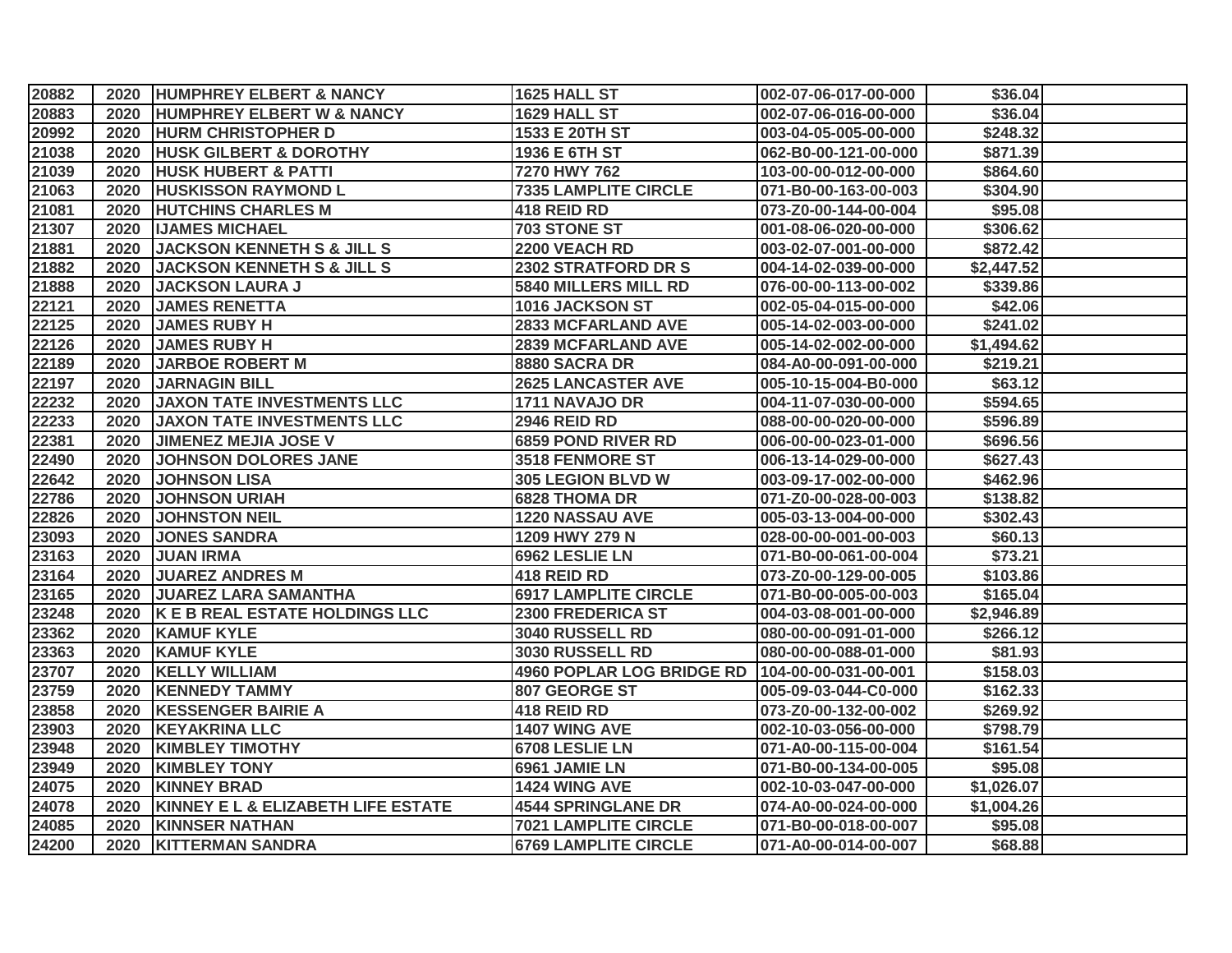| 24326 |      | 2020 KNOTT JAMES L & BRENDA M        | 7631 STEVENS SCHOOL RD       | 123-00-00-049-07-000 | \$1,521.75  |                     |
|-------|------|--------------------------------------|------------------------------|----------------------|-------------|---------------------|
| 24404 |      | 2020 KNUTSON ELIZABETH               | 6556 HWY 231                 | 077-Z0-00-030-00-003 | \$200.01    |                     |
| 24435 | 2020 | KOLLER DEBORAH ROBIN KOLLER &        | <b>WINDY HOLLOW RD</b>       | 033-00-00-063-00-000 | \$336.67    |                     |
| 24542 | 2020 | <b>KREISLE WALLACE K</b>             | <b>424 HATHAWAY ST</b>       | 001-06-12-004-00-000 | \$48.09     |                     |
| 24621 | 2020 | <b>KUEGEL KATHY J</b>                | 1929 WINDSOR AVE             | 004-08-02-054-00-000 | \$235.08    |                     |
| 24722 | 2020 | <b>L C M RENTAL PROPERTIES LLC</b>   | 3802 LEGACY RUN              | 004-26-01-017-00-000 | \$12,670.34 |                     |
| 25299 | 2020 | LASHBROOK MARTHA JANE                | <b>COLEMAND RD</b>           | 068-00-00-052-00-001 | \$851.22    |                     |
| 25487 | 2020 | <b>LEAK IVAN DEWAYNE</b>             | 110 DUBLIN LN                | 006-08-02-007-00-000 | \$199.61    |                     |
| 25488 | 2020 | <b>LEAK JOHN T JR</b>                | 1906 W 5TH ST                | 005-11-06-018-00-000 | \$30.05     |                     |
| 25547 | 2020 | <b>LEE GREGORY &amp; SHIRLEY LEE</b> | 1909 E 10TH ST               | 001-09-14-006-00-000 | \$872.21    |                     |
| 25689 | 2020 | <b>LEMASTER KATHRYN &amp;</b>        | 2669 VICTORY CT E            | 003-13-09-018-00-000 | \$296.42    |                     |
| 25786 | 2020 | <b>LEWIS KAREN</b>                   | <b>6835 LAMPLITE CIRCLE</b>  | 071-A0-00-026-00-002 | \$68.88     |                     |
| 25942 | 2020 | <b>LINDSEY HERMAN E</b>              | 904 ELSMERE ST               | 002-05-06-002-00-000 | \$42.06     |                     |
| 25948 | 2020 | <b>LINDSEY KARL</b>                  | <b>1907 ALEXANDER AVE</b>    | 003-05-07-016-00-000 | \$66.12     |                     |
| 25973 | 2020 | <b>LING ANTHONY WAYNE</b>            | 2033 ARLINGTON PK DR         | 073-H0-00-127-00-000 | \$383.61    |                     |
| 25981 | 2020 | <b>LING ROBERT LEO</b>               | 2034 W 10TH ST               | 005-10-10-009-00-000 | \$42.06     |                     |
| 25985 | 2020 | <b>LINGLE SCOTT &amp; CODIE</b>      | 5225 PLEASANT VALLEY RD      | 100-00-00-068-03-000 | \$241.32    |                     |
| 26050 | 2020 | <b>LLOYD VENITA</b>                  | 418 REID RD                  | 073-Z0-00-038-00-002 | \$121.32    |                     |
| 26114 | 2020 | <b>LOGSDON JEFFREY</b>               | <b>1529 W 2ND ST</b>         | 006-05-03-004-00-000 | \$93.81     |                     |
| 26195 | 2020 | <b>LORD TRACY</b>                    | 418 REID RD                  | 073-Z0-00-116-00-002 | \$247.19    |                     |
| 26232 | 2020 | <b>LOVE FRANK E &amp; MARGARET L</b> | 2215 HWY 144                 | 001-15-01-002-00-000 | \$697.38    |                     |
| 26239 | 2020 | <b>LOVE MARILYNN R &amp; TODD</b>    | 3316 OLD MILL LN             | 075-D0-00-004-00-000 | \$2,266.59  |                     |
| 26254 | 2020 | <b>LOWE CHRISTINE THOMAS</b>         | <b>2020 YORK DR</b>          | 004-14-04-002-00-000 | \$936.08    | <b>NOT FOR SALE</b> |
| 26402 | 2020 | <b>LYNCH RONALD E &amp; TAMMY M</b>  | 801 E 21ST ST                | 003-03-11-009-00-000 | \$236.88    |                     |
| 26441 | 2020 | <b>LYONS TROY</b>                    | 6977 LESLIE LN               | 071-B0-00-056-00-001 | \$182.53    |                     |
| 26641 | 2020 | <b>MAERTZ SUSAN MARIE</b>            | 807 E 21ST ST                | 003-03-11-007-00-000 | \$168.91    |                     |
| 27090 | 2020 | <b>MARTIN JOHN W II &amp;</b>        | 1718 BLUFF AVE               | 002-07-08-014-00-000 | \$253.10    |                     |
| 27316 | 2020 | <b>MATEO FRANSICO</b>                | 6955 KRIS AVE                | 071-B0-00-087-00-003 | \$86.34     |                     |
| 27609 | 2020 | <b>MATTINGLY WILLIAM COLE</b>        | <b>1382 STINNETT RD</b>      | 097-00-00-084-01-001 | \$322.39    |                     |
| 27712 | 2020 | <b>MAYA ALBERTO</b>                  | 6931 KRIS AVE                | 071-B0-00-081-00-005 | \$74.13     |                     |
| 27901 | 2020 | <b>MCCAMPBELL WILL</b>               | 6873 LESLIE LN               | 071-A0-00-075-00-004 | \$147.53    |                     |
| 28027 | 2020 | <b>MCCLAIN CATHERINE</b>             | 6924 LEAH LN                 | 071-B0-00-209-00-004 | \$95.08     |                     |
| 28093 |      | 2020 MCCORMICK MICHAEL               | 6556 HWY 231                 | 077-Z0-00-025-00-002 | \$156.27    |                     |
| 28200 | 2020 | <b>MCDANIEL LARRY B &amp; BRENDA</b> | 8679 JACK HINTON RD          | 120-00-00-041-00-000 | \$411.56    |                     |
| 28316 | 2020 | <b>MCFADDEN ERIC L</b>               | <b>171 BOOTH FIELD RD</b>    | 037-A0-00-036-00-000 | \$3,927.56  | <b>NOT FOR SALE</b> |
| 28323 | 2020 | <b>MCFADDEN NICK</b>                 | <b>1207 INDEPENDENCE AVE</b> | 005-08-02-021-00-000 | \$174.34    |                     |
| 28339 | 2020 | <b>MCFARLAND GREGORY WAYNE</b>       | 918 DEER HAVEN DR            | 006-18-02-002-00-000 | \$970.12    |                     |
| 28699 | 2020 | <b>MEADOR SAMUEL A</b>               | 1026 JACKSON ST              | 002-05-04-018-00-000 | \$188.79    |                     |
| 28717 | 2020 | <b>MEANS LISA D</b>                  | 2605 VICTORY CT E            | 003-13-09-002-00-000 | \$252.51    |                     |
| 28781 |      | 2020 MEISSNER WILLIAM                | <b>1706 ALEXANDER AVE</b>    | 002-08-09-002-00-000 | \$198.41    |                     |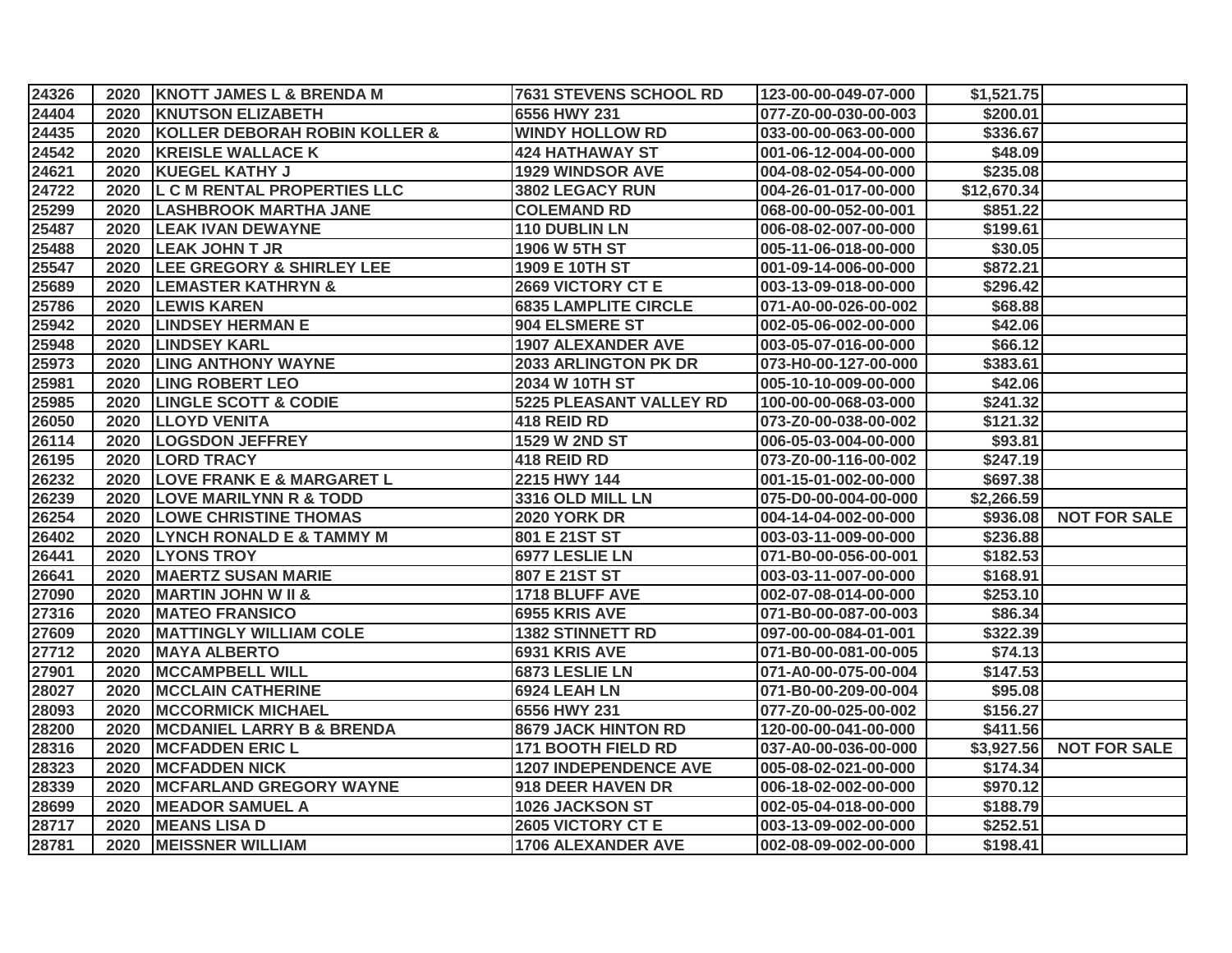| 28855 |      | 2020 MERCER CASEY W                      | 6303 HWY 762                   | 090-00-00-109-00-000 | \$99.42    |                         |
|-------|------|------------------------------------------|--------------------------------|----------------------|------------|-------------------------|
| 28888 | 2020 | <b>MEREDITH DEBBIE</b>                   | <b>231 CHESTNUT GROVE RD N</b> | 106-00-00-036-00-000 | \$5,130.45 |                         |
| 28970 | 2020 | <b>MESERVE CRYSTAL</b>                   | 418 REID RD                    | 073-Z0-00-050-00-002 | \$65.37    |                         |
| 29041 | 2020 | <b>MICHIE STANLEY</b>                    | <b>4040 PARK DR</b>            | 041-Z0-00-007-00-002 | \$60.13    |                         |
| 29155 | 2020 | <b>MILES VICKI L</b>                     | 3212 PLEASANT VALLEY RD        | 074-00-00-081-00-000 | \$2,546.33 |                         |
| 29198 | 2020 | <b>MILLAY GREGORY ALLEN</b>              | 1590 FOGLE RD                  | 012-00-00-016-00-000 | \$470.99   |                         |
| 29227 | 2020 | <b>MILLAY MARTIN</b>                     | 6776 LESLIE LN                 | 071-A0-00-131-00-001 | \$173.80   |                         |
| 29297 | 2020 | <b>MILLER CHARLES S</b>                  | 426 E 20TH ST                  | 003-02-05-043-00-000 | \$144.29   |                         |
| 29401 | 2020 | <b>MILLER MARIA ELAINE</b>               | 418 REID RD                    | 073-Z0-00-104-00-006 | \$177.28   |                         |
| 29949 | 2020 | <b>MOODY JOYCE G</b>                     | <b>1911 ALEXANDER AVE</b>      | 003-05-07-015-00-000 | \$288.60   |                         |
| 30084 | 2020 | <b>MOORMAN SALLYE F</b>                  | 2519 W 8TH ST                  | 005-10-11-005-00-000 | \$318.06   |                         |
| 30097 | 2020 | <b>MORBURGER BROTHERS ESTATE</b>         | <b>JACKSON RD N</b>            | 052-00-00-016-00-000 | \$361.68   |                         |
| 30212 | 2020 | <b>MORRIS IVY JEAN</b>                   | 9325 HWY 60 W                  | 011-00-00-014-00-000 | \$937.83   |                         |
| 30277 | 2020 | <b>MORRIS RICKY D</b>                    | 736 CEDAR ST                   | 005-01-08-012-00-000 | \$186.97   |                         |
| 30646 | 2020 | <b>MURPHY JOHN E</b>                     | 1821 W 6TH ST                  | 005-05-01-032-00-000 | \$72.14    |                         |
| 30647 | 2020 | <b>MURPHY JOHN ERNEST</b>                | 1823 W 6TH ST                  | 005-05-01-033-00-000 | \$224.26   |                         |
| 30807 | 2020 | <b>MYERS JACK ENTERPRISES INC</b>        | <b>521 PARRISH AVE E</b>       | 002-04-06-008-00-000 | \$308.42   |                         |
| 30813 | 2020 | <b>MYERS KURT</b>                        | 7184 HWY 762                   | 103-00-00-006-00-003 | \$726.26   |                         |
| 30872 | 2020 | <b>NALL JOYCE P</b>                      | 1909 CLINTON PL E              | 004-05-02-020-00-000 | \$1,156.25 |                         |
| 31163 | 2020 | <b>NEWCOM DARLENE K</b>                  | 715 GLENN CT                   | 061-D0-00-012-00-000 | \$1,098.68 |                         |
| 31216 | 2020 | <b>NEWTON CHARLES</b>                    | 2710 W 4TH ST                  | 006-12-02-032-00-000 | \$303.64   |                         |
| 31244 | 2020 | <b>NEWTON TOMEKA L &amp; ROGER P</b>     | 3028 VEACH RD                  | 003-14-02-023-00-000 | \$602.96   |                         |
| 31298 | 2020 | <b>NICOLAS WILLIAM C &amp; ANGELA D</b>  | 7416 FRENCH ISLAND RD          | 019-A0-00-007-00-000 | \$226.21   |                         |
| 31342 | 2020 | <b>NOBLE MICHAEL G &amp; CHRISTINA D</b> | 367 CHESTNUT GROVE RD N        | 096-00-00-062-00-000 | \$971.03   |                         |
| 31459 | 2020 | <b>NUAM PAU SUAN</b>                     | <b>2637 CHERRY BLOSSOM CT</b>  | 064-A0-00-495-00-000 | \$346.04   |                         |
| 31841 | 2020 | <b>OHIO VALLEY MOTOR SALES LLC</b>       | 3926 HWY 144                   | 061-B0-00-065-A0-000 | \$2,696.90 |                         |
| 32010 | 2020 | <b>OOST MATTHEW J</b>                    | 3018 YOSEMITE DR               | 006-14-06-042-00-000 |            | \$1,463.18 NOT FOR SALE |
| 32011 | 2020 | <b>OOST MICHAEL D</b>                    | 2749 W 9TH ST                  | 005-13-09-008-00-000 | \$526.09   |                         |
| 32139 | 2020 | <b>OSTEEN SONNY JOE</b>                  | 11348 HWY 431                  | 059-00-00-023-00-000 | \$1,763.06 |                         |
| 32226 | 2020 | <b>OWENS JOANNA M</b>                    | 5516 MILLERS MILL RD           | 076-00-00-111-00-000 | \$418.56   |                         |
| 32606 | 2020 | <b>PALMER RONALD &amp; STACEY</b>        | 1627 PAYNE AVE                 | 001-09-02-014-00-000 | \$60.11    |                         |
| 32715 | 2020 | <b>PARKS MARK E &amp; DAWN</b>           | <b>2011 LANCASTER AVE</b>      | 005-10-16-003-00-000 | \$360.75   |                         |
| 33432 |      | 2020 PAYNE MARY E                        | 2527 CHRISTIE PL               | 004-12-08-034-00-000 | \$608.48   |                         |
| 33483 | 2020 | <b>PAYNE RANDY &amp; MELINDA</b>         | <b>10651 KELLY CEMETERY RD</b> | 096-00-00-081-02-001 | \$96.84    |                         |
| 33542 | 2020 | <b>PAYNE STEVE R &amp; KAREN</b>         | 8122 HWY 231                   | 092-00-00-002-00-000 | \$274.27   |                         |
| 33768 | 2020 | <b>PENDLETON ROBERT F JR</b>             | <b>624 JACKSON ST</b>          | 001-07-06-005-00-000 | \$245.30   |                         |
| 33846 | 2020 | <b>PERRY JAMES SYLVESTER JR</b>          | 9249 KELLY CEMETERY RD         | 084-A0-00-037-00-000 | \$653.18   | <b>NOT FOR SALE</b>     |
| 33899 | 2020 | <b>PETTREY TRACY</b>                     | <b>2229 MCCONNELL AVE</b>      | 003-06-04-003-00-000 | \$345.71   | <b>NOT FOR SALE</b>     |
| 33915 | 2020 | <b>PEYTON STEVE</b>                      | 515 W 9TH ST                   | 005-01-07-013-00-000 | \$72.14    |                         |
| 34010 | 2020 | <b>PHILLIPS JOSEPH V</b>                 | <b>2620 LANCASTER AVE</b>      | 005-10-15-049-00-000 | \$161.12   |                         |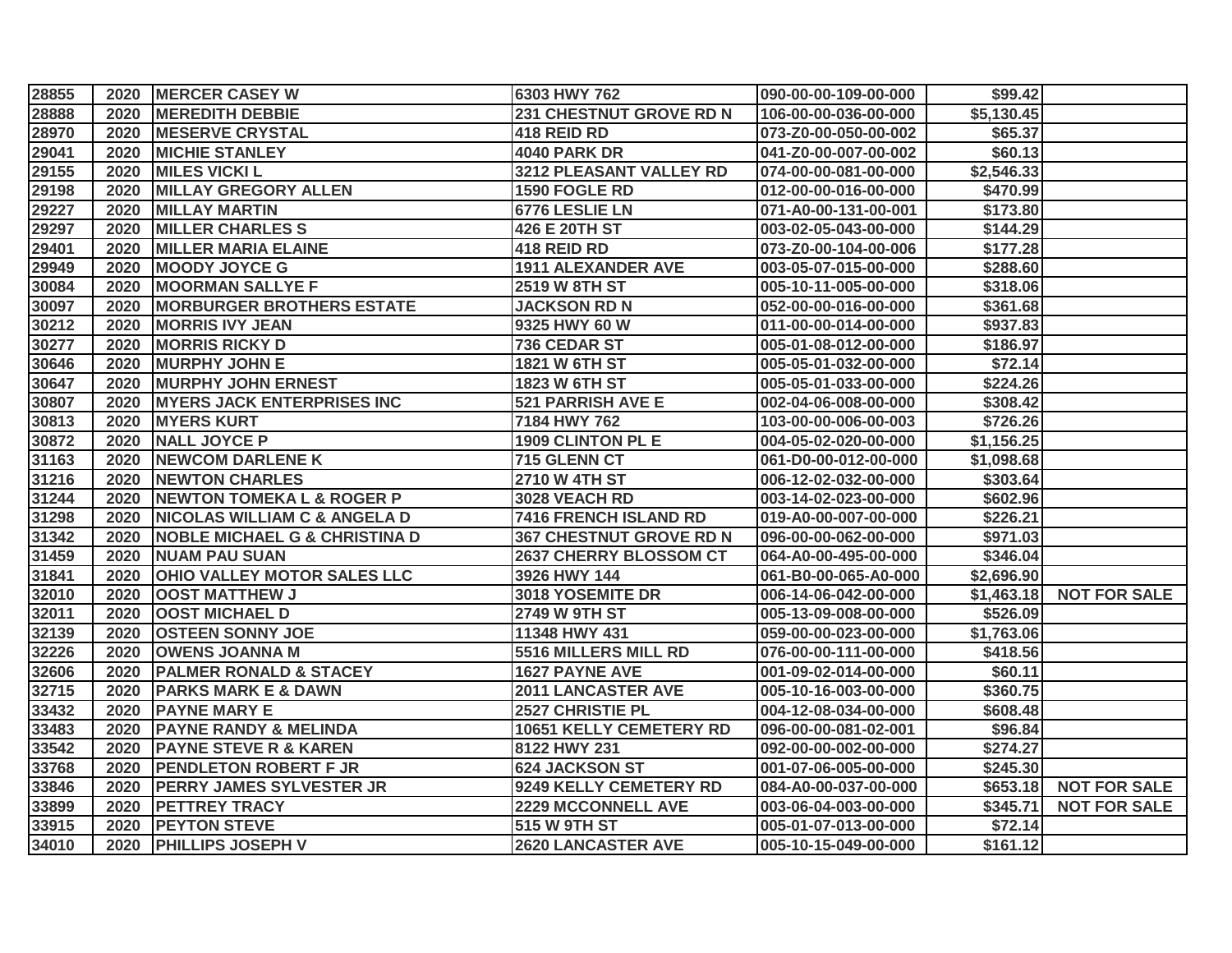| 34058 |      | 2020 PHIPPS JASON M & BRITTANY K SAPP       | 6978 LESLIE LN                | 071-B0-00-057-00-007 | \$776.88    |                     |
|-------|------|---------------------------------------------|-------------------------------|----------------------|-------------|---------------------|
| 34173 |      | 2020 PIPER DELORES J                        | 3328 E 10TH ST                | 061-C0-00-049-00-000 | \$686.05    |                     |
| 34341 | 2020 | <b>PORTER AMANDA GIBSON</b>                 | <b>725 HATHAWAY ST</b>        | 001-07-11-009-00-000 | \$60.11     |                     |
| 34492 | 2020 | <b>POWELL DAVID &amp; ANGEL</b>             | <b>2240 BURTON RD</b>         | 065-B0-00-005-00-000 | \$4,716.09  |                     |
| 34617 | 2020 | <b>PRATER RONALD JR &amp; ET AL</b>         | 1208 E 6TH ST                 | 001-07-06-011-00-000 | \$245.30    |                     |
| 34755 | 2020 | <b>PROCTOR DOROTHY</b>                      | 418 REID RD                   | 073-Z0-00-097-00-001 | \$60.13     |                     |
| 34776 | 2020 | <b>PROJECT 1924 LLC</b>                     | <b>1725 WINDING WAY</b>       | 003-06-09-016-00-000 | \$499.64    |                     |
| 34935 | 2020 | <b>PYTLIK RICHARD</b>                       | 910 MCGILL ST                 | 005-09-04-003-00-000 | \$48.09     |                     |
| 34989 | 2020 | <b>QUINN ANTHONY</b>                        | 6834 LESLIE LN                | 071-A0-00-141-00-005 | \$159.79    |                     |
| 35624 | 2020 | <b>RECOMMENDED MANAGEMENT LLC</b>           | <b>6330 WATERFIELD DR</b>     | 086-A0-00-001-C0-000 | \$221.80    |                     |
| 35625 | 2020 | <b>RECOMMENDED MANAGEMENT LLC</b>           | <b>6320 WATERFIELD DR</b>     | 086-A0-00-001-D0-000 | \$221.80    |                     |
| 35626 | 2020 | <b>RECOMMENDED MANAGEMENT TEAM LLC</b>      | <b>HWY 405</b>                | 086-A0-00-001-A0-000 | \$414.14]   | <b>NOT FOR SALE</b> |
| 35916 | 2020 | <b>REPROINDY INC</b>                        | <b>617 CHUCK GRAY CT</b>      | 003-12-27-032-F0-000 | \$18,081.59 |                     |
| 35917 | 2020 | <b>REPROINDY INC</b>                        | <b>630 CHUCK GRAY CT</b>      | 003-12-27-032-B0-000 | \$15,100.61 |                     |
| 35918 | 2020 | <b>REPROINDY INC</b>                        | <b>636 CHUCK GRAY CT</b>      | 003-12-27-032-A0-000 | \$14,646.01 |                     |
| 35955 | 2020 | <b>REYNOLDS ANN B</b>                       | <b>3525 CANNONADE LP S</b>    | 074-E0-00-143-00-000 | \$2,285.86  |                     |
| 35969 |      | 2020 REYNOLDS DARLENE JOY                   | <b>1909 REID RD</b>           | 073-F0-00-003-00-000 | \$446.52    |                     |
| 35977 | 2020 | <b>REYNOLDS J W &amp; GLADYS</b>            | 1435 W 9TH ST                 | 005-06-01-007-00-000 | \$60.11     |                     |
| 35993 | 2020 | <b>REYNOLDS MARVIN E JR &amp; KAREN A</b>   | 708 DEER TRAIL                | 006-14-13-005-00-000 | \$1,496.39  | <b>NOT FOR SALE</b> |
| 36193 | 2020 | <b>RICHARDS CATALINA</b>                    | <b>RED HILL MAXWELL RD</b>    | 092-00-00-006-00-000 | \$99.42     |                     |
| 36205 | 2020 | <b>RICHARDS LOUVENIA DOROTHEA</b>           | 612 HALL ST                   | 001-07-07-003-00-000 | \$124.43    |                     |
| 36206 | 2020 | <b>RICHARDS LOVENIA D</b>                   | <b>614 HALL ST</b>            | 001-07-07-004-00-000 | \$42.06     |                     |
| 36273 | 2020 | <b>RICHMOND E W</b>                         | <b>WRIGHTS LANDING RD</b>     | 086-A0-00-004-A0-000 | \$361.68    |                     |
| 36324 | 2020 | <b>RIGGS ANGELA MARIE</b>                   | <b>1736 MCCULLOCH AVE</b>     | 001-09-11-019-00-000 | \$396.84    |                     |
| 36346 | 2020 | <b>RILEY BRAD</b>                           | <b>731 HARMONS FERRY RD W</b> | 059-00-00-067-00-002 | \$348.63    |                     |
| 36633 | 2020 | <b>ROBERTS BOBBY A &amp; SHIRLEY</b>        | <b>2730 MORNINGSIDE DR</b>    | 003-06-12-019-00-000 | \$995.10    |                     |
| 36726 | 2020 | <b>ROBERTS JAMIE</b>                        | <b>2630 LANCASTER AVE</b>     | 005-10-15-007-A0-000 | \$325.27    |                     |
| 36828 | 2020 | <b>ROBERTS MISTY D &amp; ROBERT L DODDS</b> | 2514 PARDON AVE               | 006-10-06-020-00-003 | \$84.15     |                     |
| 37068 | 2020 | <b>ROBY MARY SPOA TRUST</b>                 | <b>110 CARLTON DR</b>         | 055-00-00-009-05-000 | \$6,975.84  |                     |
| 37129 | 2020 | <b>RODRIGUEZ CARLOS</b>                     | 418 REID RD                   | 073-Z0-00-045-00-006 | \$72.35     |                     |
| 37147 | 2020 | <b>ROGERS CAROLYN</b>                       | 6830 LESLIE LN                | 071-A0-00-140-00-004 | \$165.04    |                     |
| 37256 | 2020 | <b>ROSS HARLAN</b>                          | <b>6864 LAMPLITE CIRCLE</b>   | 071-A0-00-071-00-009 | \$86.34     |                     |
| 37273 | 2020 | <b>ROSS MURIYD</b>                          | <b>6913 LAMPLITE CIRCLE</b>   | 071-B0-00-004-00-007 | \$95.08     |                     |
| 37385 | 2020 | <b>RUBSAM JOSEPH E &amp; LESLIE GRAHAM</b>  | <b>904 SUTHERLAND AVE</b>     | 005-09-05-002-00-000 | \$36.04     |                     |
| 37422 | 2020 | <b>RUDISELL BRIAN</b>                       | 7848 HWY 2830                 | 085-00-00-009-00-003 | \$497.23    |                     |
| 37529 | 2020 | <b>RUSSELL DANIEL LYNN</b>                  | <b>2450 SOUTH HAMPTON RD</b>  | 087-00-00-051-00-000 | \$2,923.99  |                     |
| 37739 | 2020 | <b>SADDLER SHAUNA</b>                       | <b>4334 LANDSDOWNE N</b>      | 003-25-03-021-00-000 | \$1,851.32  |                     |
| 37765 | 2020 | <b>SALAZAR HOMERO</b>                       | 418 REID RD                   | 073-Z0-00-122-00-004 | \$165.04    |                     |
| 37843 | 2020 | <b>SANCHEZ ROBLES MELISA</b>                | 418 REID RD                   | 073-Z0-00-093-00-004 | \$220.99    |                     |
| 37971 |      | 2020 SANTIAGO JESUS & CECILIA SANTOS        | 1528 E 19TH ST                | 003-04-05-018-00-000 | \$105.19    |                     |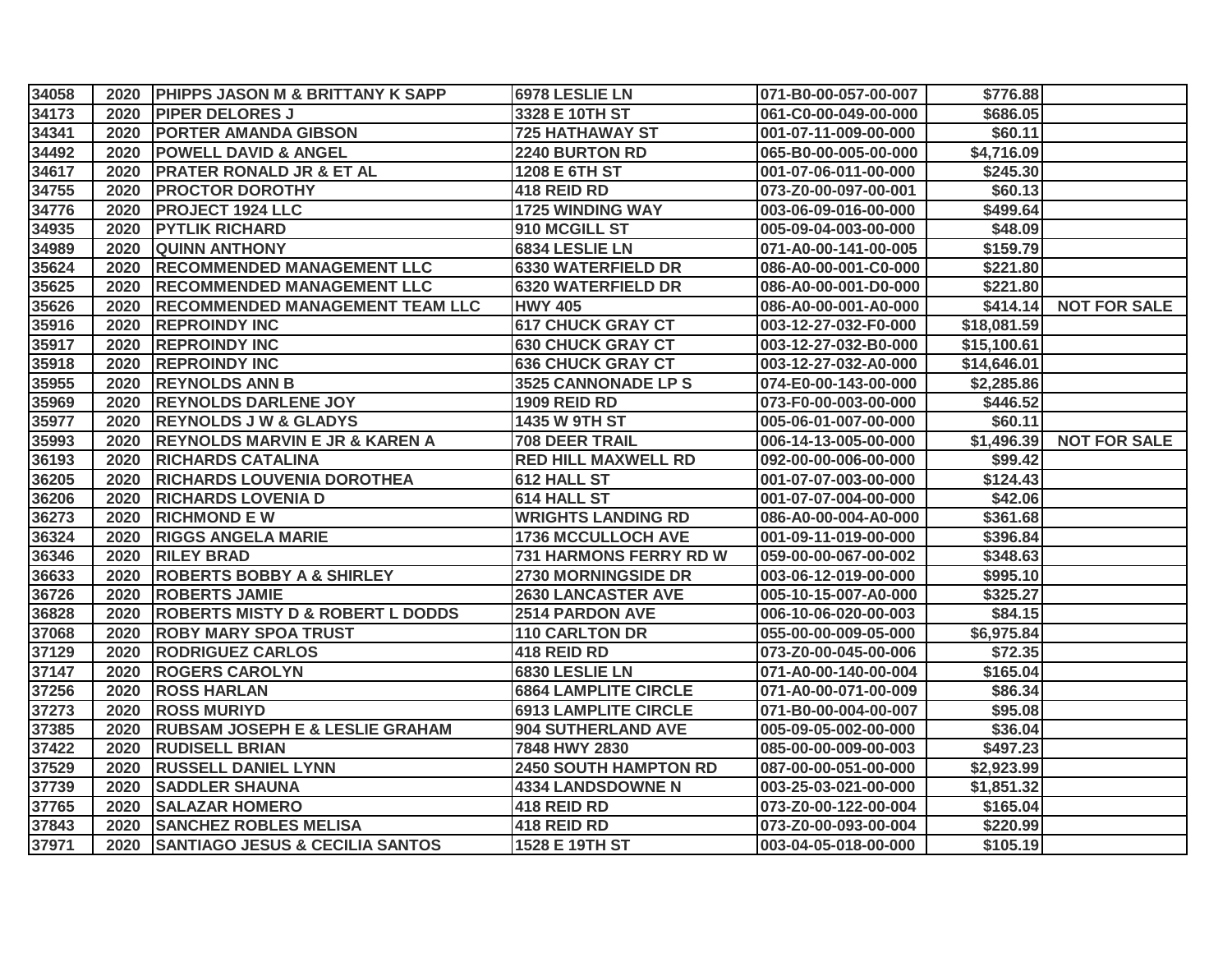| 37972 |      | 2020 SANTIAGO JESUS & CECILLIA SANTOS    | 1543 E 19TH ST             | 003-04-06-016-00-000 | \$168.33    |                     |
|-------|------|------------------------------------------|----------------------------|----------------------|-------------|---------------------|
| 38110 |      | 2020 SCHARTUNG CHRIS                     | 2539 IROQUOIS DR           | 004-11-06-014-00-000 | \$532.71    |                     |
| 38112 | 2020 | <b>SCHARTUNG CHRISTOPHER J</b>           | 2310 W 6TH ST              | 005-11-03-016-00-000 | \$216.44    |                     |
| 38217 | 2020 | <b>SCHNEIDER JOHN &amp; TAMMY</b>        | 6751 LESLIE LN             | 071-A0-00-102-00-002 | \$95.08     |                     |
| 38218 | 2020 | <b>SCHNEIDER MATT D &amp; BETHANY A</b>  | <b>2632 CHATHAM LN</b>     | 074-H0-00-070-00-000 | \$3,878.35  |                     |
| 38529 | 2020 | <b>SETTLES JOSHUA M</b>                  | 805 LOCUST ST              | 005-01-06-015-00-000 | \$443.72    |                     |
| 38570 | 2020 | <b>SHADRICK ERNEST &amp; MAGGIE</b>      | 2027 HUGHES AVE            | 001-09-12-001-00-000 | \$186.85    |                     |
| 39272 | 2020 | <b>SIMS JONATHON A</b>                   | 2017 HWY 554               | 049-00-00-041-00-000 | \$983.29    |                     |
| 39313 | 2020 | <b>SINNETT EMMA</b>                      | 3957 HWY 554               | 033-00-00-040-00-000 | \$278.70    |                     |
| 39314 | 2020 | <b>SINNETT JAMES</b>                     | 7034 HWY 815               | 015-A0-00-038-00-000 | \$200.01    |                     |
| 39315 | 2020 | <b>SINNETT JAMES JANICE &amp; EMMA</b>   | <b>HWY 815</b>             | 015-A0-00-039-00-000 | \$151.88    |                     |
| 39317 | 2020 | <b>SINNETT MARY ELIZABETH</b>            | 1000 JACKSON ST            | 002-05-04-010-00-000 | \$39.07     |                     |
| 39329 | 2020 | <b>SIPLA MICHAEL</b>                     | 3994 HWY 142               | 089-00-00-044-00-002 | \$888.87    |                     |
| 39488 | 2020 | <b>SMITH ADRIAN OWEN</b>                 | <b>252 TREMONT DR</b>      | 003-09-14-015-00-000 | \$396.84    |                     |
| 39674 | 2020 | <b>SMITH JUNIUS K</b>                    | <b>1617 OHIO ST</b>        | 006-09-02-007-00-000 | \$353.53    | <b>NOT FOR SALE</b> |
| 39690 | 2020 | <b>SMITH M DOUGLAS</b>                   | 7103 JOE HAYNES RD         | 121-00-00-010-06-000 | \$418.56    |                     |
| 39789 | 2020 | <b>SMITH SANDRA F</b>                    | 1523 W 4TH ST              | 006-06-06-006-00-000 | \$244.68    |                     |
| 39810 | 2020 | <b>SMITH STEVEN K &amp; DIANE</b>        | 3520 NEW HARTFORD RD       | 003-11-18-001-00-000 | \$17,356.01 |                     |
| 39854 | 2020 | <b>SNELSON JESSIE OLIVER</b>             | <b>GOBLER FORD RD</b>      | 107-00-00-033-00-000 | \$93.03     |                     |
| 39856 | 2020 | <b>SNIDER KENNETH E</b>                  | <b>1701 LEITCHFIELD RD</b> | 002-08-03-008-00-000 | \$945.65    | <b>NOT FOR SALE</b> |
| 39889 | 2020 | <b>SNYDER MICHAEL G</b>                  | <b>627 DAVIESS ST</b>      | 001-03-04-019-00-000 | \$402.23    |                     |
| 39974 | 2020 | <b>SOSH ORVILLE &amp; KIMBERLY</b>       | <b>5756 MAY RD</b>         | 026-00-00-021-01-000 | \$60.13     |                     |
| 40098 | 2020 | <b>SPARKS JAMES &amp; SHEILA</b>         | 908 JAMES GARRARD DR       | 061-C0-00-020-00-000 | \$1,280.50  |                     |
| 40147 | 2020 | <b>SPENCE JAMES</b>                      | 418 REID RD                | 073-Z0-00-138-00-006 | \$217.48    |                     |
| 40240 | 2020 | <b>SPURRIER STEVE</b>                    | 8931 AUBREY RD             | 084-00-00-057-00-000 | \$717.52    | <b>NOT FOR SALE</b> |
| 40664 | 2020 | <b>STEWART CHARLES R &amp; PAULA H</b>   | 1251 E 6TH ST              | 001-07-04-008-00-000 | \$176.17    |                     |
| 40665 | 2020 | <b>STEWART CHARLES R &amp; PAULA H</b>   | <b>802 POINDEXTER ST</b>   | 005-09-01-001-00-000 | \$163.52    |                     |
| 40674 | 2020 | <b>STEWART EDWARD R ESTATE</b>           | 390 HWY 140 W              | 059-A0-00-042-00-000 | \$143.10    |                     |
| 40887 | 2020 | <b>STONE ROSALEE P</b>                   | 4205 VEACH RD              | 055-00-00-038-00-000 | \$186.85    |                     |
| 41071 | 2020 | <b>STROMAN SASHA</b>                     | <b>1035 WESTERN CT</b>     | 005-10-15-004-00-000 | \$147.30    |                     |
| 41349 | 2020 | <b>SWEENEY JOHN M &amp; WANDA M</b>      | <b>4925 GRAHAM LN</b>      | 073-B0-00-017-00-000 | \$922.09    | <b>NOT FOR SALE</b> |
| 41397 | 2020 | <b>SYCAMORE SQUARE HOME OWNERS ASSOC</b> | 913 W 1ST ST               | 006-04-04-001-00-001 | \$192.40    |                     |
| 41475 |      | 2020 T J PROPERTY GROUP LLC              | <b>1512 FREDERICA ST</b>   | 004-01-08-003-00-000 | \$2,567.50  |                     |
| 41567 | 2020 | <b>TANNER MIKE</b>                       | 418 REID RD                | 073-Z0-00-016-00-003 | \$208.76    |                     |
| 41598 | 2020 | <b>TAPP MAKAYLA ERIN NICOLE</b>          | <b>29 PLUM ST</b>          | 006-04-02-015-00-000 | \$60.70     |                     |
| 41698 | 2020 | <b>TAYLOR FAYE</b>                       | <b>2010 HALL ST</b>        | 003-03-14-004-00-000 | \$162.33    |                     |
| 41702 | 2020 | <b>TAYLOR FRONA</b>                      | 6920 KRIS AVE              | 071-B0-00-116-00-005 | \$109.08    |                     |
| 41778 | 2020 | <b>TAYLOR MARY J</b>                     | 2216 LOCUST ST             | 004-03-04-009-00-000 | \$787.06    |                     |
| 41804 | 2020 | <b>TAYLOR RIAN D</b>                     | 8635 OLD HARTFORD RD       | 092-00-00-079-00-004 | \$234.97    |                     |
| 41828 | 2020 | <b>TAYLOR TAMMY</b>                      | 418 REID RD                | 073-Z0-00-059-00-004 | \$88.10     |                     |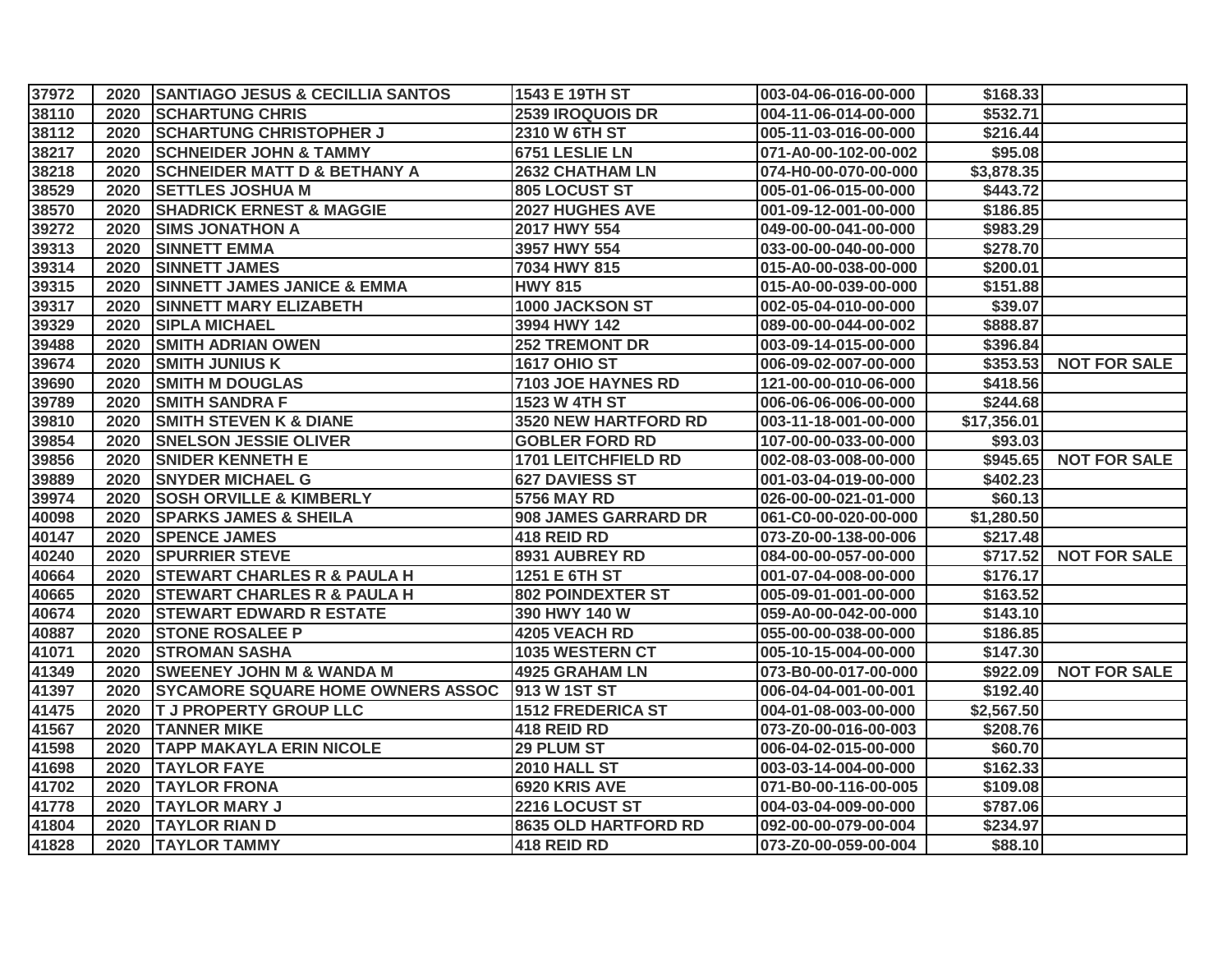| 41874 |      | 2020 TELEPHONE ANSWERING SERVICE              | <b>715 FULTON DR</b>            | 003-12-27-033-00-000  | \$886.19   |                     |
|-------|------|-----------------------------------------------|---------------------------------|-----------------------|------------|---------------------|
| 41900 | 2020 | <b>TERRY DAKOTA S &amp; DERRICK</b>           | 2920 CHOCTAW DR                 | 004-12-22-009-00-000  | \$738.35   |                     |
| 42019 | 2020 | <b>THE PACIFIC WEST GROUP INC</b>             | 209 HWY 140 W                   | 059-A0-00-015-00-000  | \$186.85   |                     |
| 42822 | 2020 | <b>TLD LOGISTICS SERVICES INC</b>             | 2615 HWY 81                     | 039-00-00-070-00-012  | \$5,868.49 |                     |
| 42860 | 2020 | <b>TOMAS MAGDALENA</b>                        | <b>4040 PARK DR</b>             | 041-Z0-00-014-00-003  | \$79.32    |                     |
| 42894 | 2020 | <b>TONG STEPHANIE</b>                         | 1804 E 15TH ST                  | 002-08-06-020-00-000  | \$72.14    |                     |
| 42925 | 2020 | <b>TOOTERS LAWN MOWERS PARTS &amp; REPAIR</b> | 3210 JEFFERSON ST               | 003-10-02-024-00-000  | \$604.28   |                     |
| 42927 | 2020 | <b>TOP OF THE LINE INVESTMENTS COMPANY</b>    | 1212 W 4TH ST                   | 006-03-09-010-00-000  | \$227.89   |                     |
| 42937 | 2020 | <b>TORREZ JESSICA</b>                         | 6947 LEAH LN                    | 071-B0-00-177-00-004  | \$86.34    |                     |
| 42944 | 2020 | <b>TOTTEN PAMELA S</b>                        | <b>1308 INDEPENDENCE AVE</b>    | 005-08-01-010-00-000  | \$435.93   |                     |
| 42945 | 2020 | <b>TOTTEN PAMELA S &amp; LOIS SPENCER</b>     | 1119 HALL ST                    | 002-05-09-013-00-000  | \$197.19   |                     |
| 43416 | 2020 | <b>TURNER LAWRENCE &amp; CHRISTA ESTES</b>    | 1932 E 15TH ST                  | 002-08-04-001-00-000  | \$72.14    |                     |
| 43444 | 2020 | <b>TURNER VICKI L</b>                         | <b>102 WARWICK DR W</b>         | 003-12-06-029-00-000  | \$388.41   |                     |
| 43513 | 2020 | <b>UNDERHILL EVERETT JR &amp; GLENDORA</b>    | <b>721 STONE ST</b>             | 001-08-06-019-00-000  | \$90.17    |                     |
| 43656 | 2020 | <b>VANDERBILT MORTGAGE &amp; FINANCE</b>      | 9900 HWY 815                    | 025-00-00-015-01-001  | \$934.33   |                     |
| 43967 | 2020 | <b>VOWELS HUBERT L SR &amp; CHRISTINE</b>     | 200 BEN FORD RD                 | 051-00-00-022-00-001  | \$311.92   |                     |
| 44278 | 2020 | <b>WALTON ANDREW C</b>                        | <b>6420 OLD STATE RD</b>        | 102-00-00-066-00-004  | \$68.88    |                     |
| 44540 | 2020 | <b>WATERLINE ADVERTISING LLC</b>              | <b>1201 HALL ST</b>             | 002-05-10-017-00-000  | \$1,966.20 |                     |
| 44586 | 2020 | <b>WATHEN JOHN &amp; ANGELA</b>               | 8159 CRISP RD                   | 122-00-00-067-01-001  | \$549.68   |                     |
| 44637 | 2020 | <b>WATKINS CHAD</b>                           | 938 MORELAND AVE                | 005-06-02-004-00-000  | \$310.22   |                     |
| 44638 | 2020 | <b>WATKINS CHAD</b>                           | <b>568 YELVINGTON GRANDVIEW</b> | F097-00-00-008-00-000 | \$4,046.46 |                     |
| 44649 | 2020 | <b>WATKINS KEITH</b>                          | <b>625 POPLAR ST</b>            | 005-04-05-022-00-000  | \$108.79   |                     |
| 44652 | 2020 | <b>WATKINS LAURA E</b>                        | 2523 W 8TH ST                   | 005-10-11-006-00-000  | \$294.02   | <b>NOT FOR SALE</b> |
| 44670 | 2020 | <b>WATSON BRENDA JUNE &amp;</b>               | <b>2004 MCCULLOCH AVE</b>       | 062-B0-00-074-00-000  | \$151.88   |                     |
| 44698 | 2020 | <b>WATTS EDNA</b>                             | 6912 BOTELER RD                 | 111-00-00-044-00-000  | \$1,450.30 |                     |
| 44699 | 2020 | <b>WATTS EDNA</b>                             | 6923 BOTELER RD                 | 111-00-00-043-02-000  | \$379.16   |                     |
| 44944 | 2020 | <b>WELCH JOSEPH</b>                           | 6923 KRIS AVE                   | 071-B0-00-079-00-001  | \$60.13    |                     |
| 45188 | 2020 | <b>WEST SIDE AUTO PARTS INC</b>               | <b>2225 LANCASTER AVE</b>       | 005-10-16-006-00-000  | \$60.11    |                     |
| 45189 | 2020 | <b>WEST SIDE AUTO PARTS INC</b>               | <b>2221 LANCASTER AVE</b>       | 005-10-16-005-00-000  | \$60.11    |                     |
| 45267 | 2020 | <b>WESTERFIELD TERRY W</b>                    | 941 DIXIANA DR                  | 003-11-12-009-00-000  | \$2,620.61 |                     |
| 45431 | 2020 | <b>WHITAKER ELEANOR</b>                       | 2106 WESTVIEW DR                | 004-12-06-009-00-000  | \$592.24   |                     |
| 45444 | 2020 | <b>WHITAKER ROBERT M &amp; ELEANOR</b>        | <b>6577 MASONVILLE HABIT RD</b> | 090-00-00-005-00-000  | \$674.04   |                     |
| 45795 | 2020 | <b>WILHOITE JAMES R</b>                       | 2855 HWY 554                    | 041-00-00-098-01-000  | \$5,646.64 |                     |
| 46043 | 2020 | <b>WILLIAMS ROGER</b>                         | 4750 WINDY HOLLOW RD            | 033-00-00-074-07-000  | \$290.01   |                     |
| 46078 | 2020 | <b>WILLIAMS W MATTHEW</b>                     | <b>517 MAPLE AVE</b>            | 004-04-01-007-00-000  | \$1,731.10 |                     |
| 46175 | 2020 | <b>WILSON ARIZONA</b>                         | 6700 LESLIE LN                  | 071-A0-00-113-00-005  | \$131.80   |                     |
| 46232 | 2020 | <b>WILSON HOUSING LLC</b>                     | 726 HALL ST                     | 001-07-12-007-00-000  | \$60.11    |                     |
| 46260 | 2020 | <b>WILSON JUSTIN K</b>                        | <b>7089 LAMPLITE CIRCLE</b>     | 071-B0-00-143-00-003  | \$77.62    |                     |
| 46677 | 2020 | <b>WOOD EURIA &amp; SHIRLEY</b>               | 505 MAPLE ST                    | 005-04-03-026-00-000  | \$36.04    |                     |
| 46712 | 2020 | <b>WOODARD JAMES M &amp; TERESA B WOODARD</b> | 2321 W 9TH ST                   | 005-10-02-007-00-000  | \$60.11    |                     |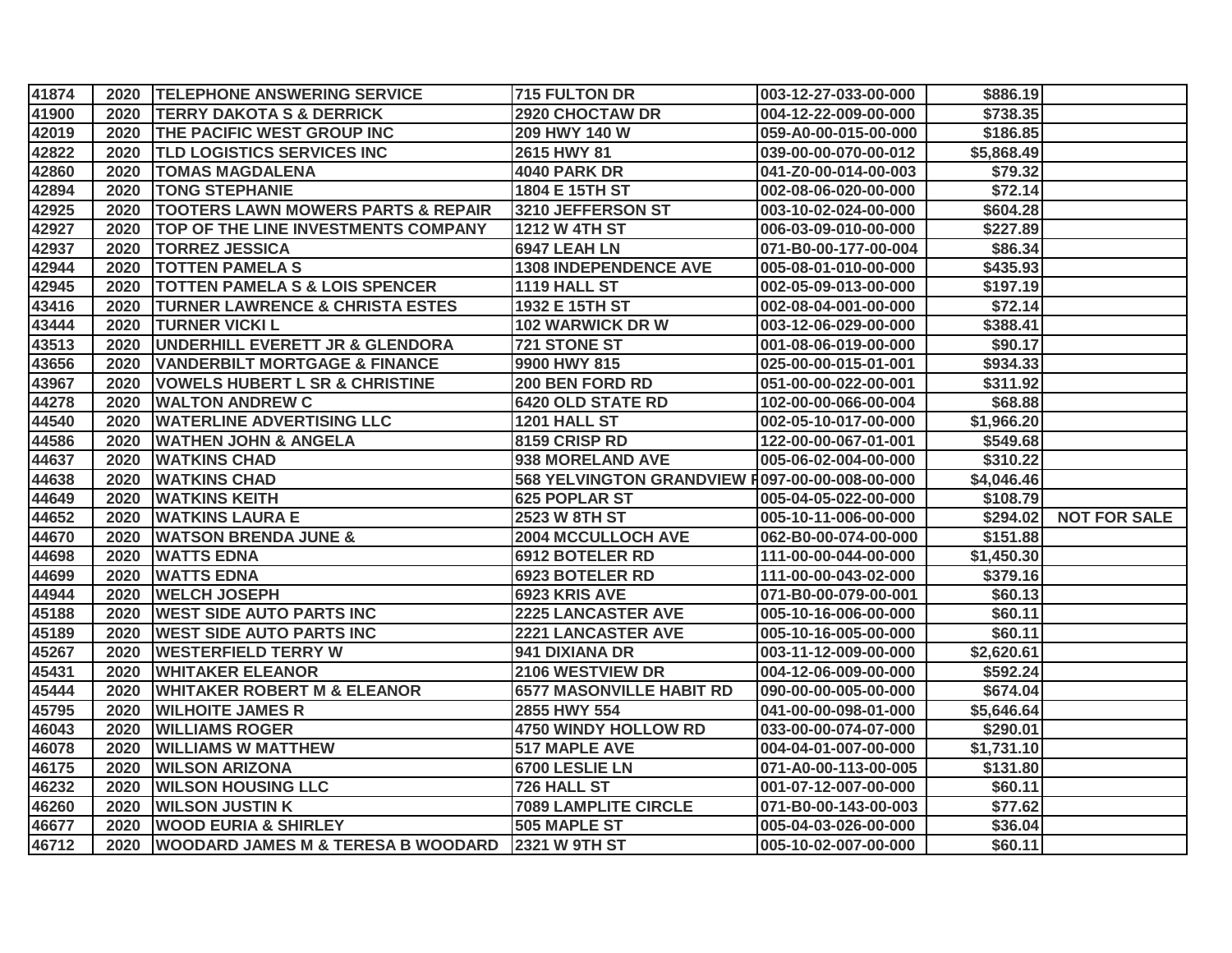| 46866                       | 2020        | <b>WOOTON CHARLES E SR &amp;</b>       | <b>1046 LAKESIDE GREEN</b>              | 097-A0-00-112-00-000 | \$151.88          |                     |  |  |  |
|-----------------------------|-------------|----------------------------------------|-----------------------------------------|----------------------|-------------------|---------------------|--|--|--|
| 46909                       | 2020        | <b>WORTHINGTON DUSTIE L &amp;</b>      | 7580 HWY 405                            | 085-00-00-067-00-000 | \$361.68          | <b>NOT FOR SALE</b> |  |  |  |
| 46970                       | 2020        | <b>WRIGHT DOROTHY</b>                  | 921 MCGILL ST                           | 005-09-03-024-00-000 | \$42.06           |                     |  |  |  |
| 46987                       | 2020        | <b>WRIGHT HELEN M RESIDENCE TRUST</b>  | <b>2324 ELM ST</b>                      | 004-04-06-004-00-000 | \$600.68          |                     |  |  |  |
| 47336                       | 2020        | YOUNG JAMES E & BURMA G                | <b>1122 HALIFAX DR</b>                  | 004-17-10-004-00-000 | \$1,003.54        |                     |  |  |  |
| 47449                       | 2020        | <b>ZIEHR ALLYSON</b>                   | 4040 PARK DR                            | 041-Z0-00-009-00-004 | \$63.63           |                     |  |  |  |
| 47476                       | 2020        | <b>ZIRKLE SIDNEY A</b>                 | 4105 HWY 764                            | 093-A0-00-031-00-000 | \$654.58          |                     |  |  |  |
| <b>OIL &amp; COAL BILLS</b> |             |                                        |                                         |                      |                   |                     |  |  |  |
| $BILL$ #                    |             | YEAR   TAXPAYER NAME                   | <b>MAP ID</b>                           | <b>AMOUNT DUE</b>    |                   |                     |  |  |  |
| 201983                      | 2019        | <b>GREEN COAL CO INC</b>               | <b>UNMINED COAL</b>                     | 67.44                |                   |                     |  |  |  |
| 201986                      | 2019        | <b>UNKNOWN</b>                         | <b>UNMINED COAL</b>                     | 62.67                |                   |                     |  |  |  |
| 201987                      | 2019        | <b>WARREN MARTIN</b>                   | <b>UNMINED COAL</b>                     | 91.35                |                   |                     |  |  |  |
| 201903                      | 2019        | <b>ALSMAN MICHAEL</b>                  | <b>OIL PROPERTY</b>                     | 56.97                |                   |                     |  |  |  |
| 201908                      | 2019        | <b>ANDERSON JAY</b>                    | <b>OIL PROPERTY</b>                     | 406.27               |                   |                     |  |  |  |
| 201920                      | 2019        | <b>BRATTON DALLAS E</b>                | <b>OIL PROPERTY</b>                     | 72.44                |                   |                     |  |  |  |
| 201935                      | 2019        | <b>CASE STEVEN A</b>                   | <b>OIL PROPERTY</b>                     | 1781.06              |                   |                     |  |  |  |
| $2E+06$                     | 2019        | <b>KEELIN JUDITH A</b>                 | <b>OIL PROPERTY</b>                     | 59.66                |                   |                     |  |  |  |
| $2E+06$                     | 2019        | <b>LAST DITCH PETROLEUM LLC</b>        | <b>OIL PROPERTY</b>                     | 220.42               |                   |                     |  |  |  |
| $2E+06$                     | 2019        | <b>MORBURGER ARTHUR</b>                | <b>OIL PROPERTY</b>                     | 1369.22              |                   |                     |  |  |  |
| 2E+06                       | 2019        | <b>PADGETT ELLEN G</b>                 | <b>OIL PROPERTY</b>                     | 57.46                |                   |                     |  |  |  |
| 2E+06                       | 2019        | <b>SAROSDY EMMA</b>                    | <b>OIL PROPERTY</b>                     | 66.92                |                   |                     |  |  |  |
| 2E+06                       | 2019        | <b>SIKES LISA MICHELLE</b>             | <b>OIL PROPERTY</b>                     | 102.06               |                   |                     |  |  |  |
| $2E+06$                     | 2019        | <b>WEBER CHARLES E</b>                 | <b>OIL PROPERTY</b>                     | 63.95                |                   |                     |  |  |  |
|                             |             |                                        |                                         |                      |                   |                     |  |  |  |
|                             |             |                                        | <b>TANGIBLE TAX BILL - NOT FOR SALE</b> |                      |                   |                     |  |  |  |
| <b>BILL#</b>                | <b>YEAR</b> | <b>TAXPAYER NAME</b>                   | <b>PROPERTY ADDRESS</b>                 | <b>MAP ID</b>        | <b>AMOUNT DUE</b> |                     |  |  |  |
| 205                         | 2020        | <b>ABBOTT RAPID DX NORTH AMERICA</b>   | <b>FRINGE</b>                           | 4401715              | \$809.52          |                     |  |  |  |
| 206<br>887                  | 2020        | <b>ABBOTT RAPID DX NORTH AMERICA</b>   | <b>CITY</b>                             | 4000700              | \$365.27          |                     |  |  |  |
|                             | 2020        | <b>ANAGAYLES BOUTIQUE LLC</b>          | 3522 PLACID PL                          | 4012925              | \$29.68           |                     |  |  |  |
| 10040                       | 2020        | <b>CUSTOM CAR STEREO INC</b>           | 201 SALEM DR                            | 4464200              | \$883.38          |                     |  |  |  |
| 11183                       | 2020        | <b>DISCOUNT SANITATION LLC</b>         | <b>4700 BRATCHER HILL RD</b>            | 4764700              | \$109.55          |                     |  |  |  |
| 11458                       | 2020        | <b>DR KEITH LEE INTEGRATIVE MENTA</b>  | <b>1727 SWEENEY ST</b>                  | 4083200              | \$51.75           |                     |  |  |  |
| 12961                       | 2020        | <b>EVERGREEN HOLDINGS GROUP LLC</b>    | <b>MULTIPLE LOCATIONS</b>               | 4097600              | \$48.03           |                     |  |  |  |
| 17162                       | 2020        | <b>HALLOWEEN HAVOC INC</b>             | <b>2453 WINNING COLORS WAY</b>          | 4505950              | \$933.06          |                     |  |  |  |
| 17497                       | 2020        | <b>HANNAH BELLS CAFE</b>               | <b>1324 CARTER RD</b>                   | 4506000              | \$60.29           |                     |  |  |  |
| 18829                       | 2020        | <b>HEIGHTS FINANCE CORPORATION</b>     | 3333 FREDERICA ST 4                     | 4139800              | \$210.47          |                     |  |  |  |
| 20025                       | 2020        | <b>HOPEWELL LE E &amp; SHEILA A II</b> | 3838 BOWLDS CT                          | 4511400              | \$76.94           |                     |  |  |  |
| 26860                       | 2020        | <b>MARKS HALLMARK #6</b>               | 2736 FREDERICA ST                       | 4196200              | \$1,597.99        |                     |  |  |  |
| 26940                       | 2020        | <b>MARLIN LEASING</b>                  | 7525 HWY 431                            | 4840310              | \$97.84           |                     |  |  |  |